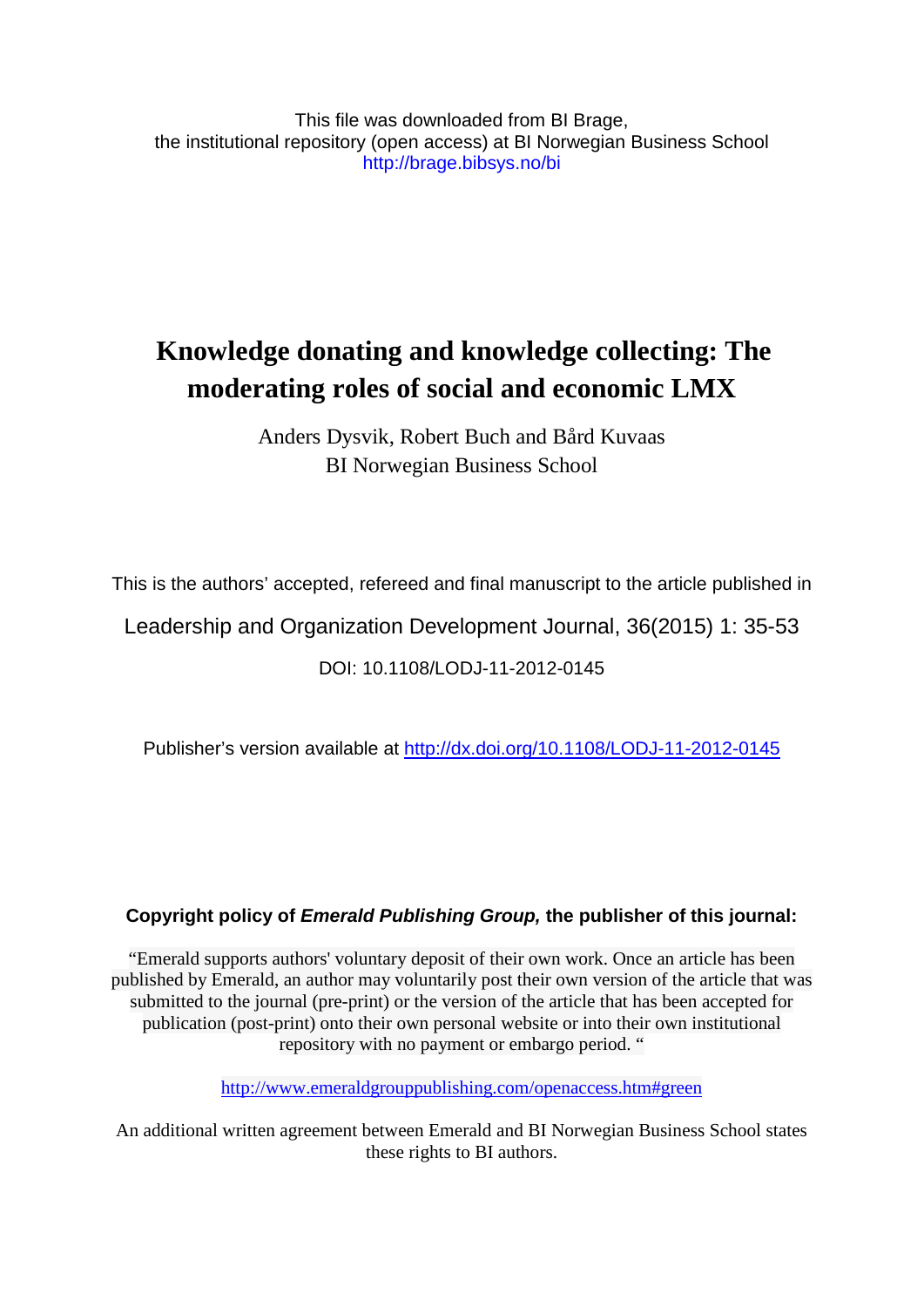# **Knowledge donating and knowledge collecting: The moderating roles of social and economic LMX**

Anders Dysvik, Robert Buch, and Bård Kuvaas

BI Norwegian Business School, Oslo, Norway

Accepted for publication in the Leadership & Organization Development Journal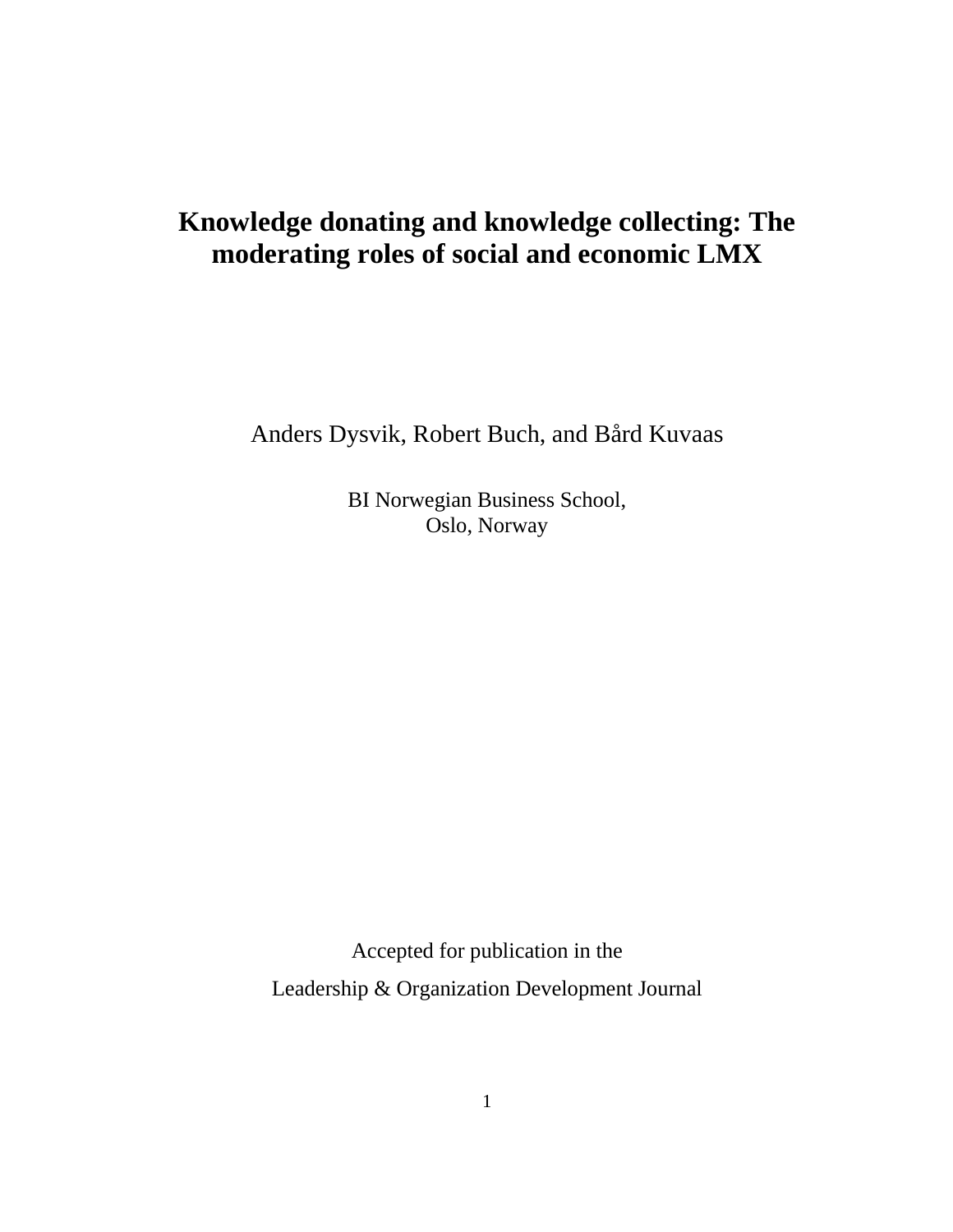# **Knowledge donating and knowledge collecting: The moderating roles of social and economic LMX**

#### **Abstract**

*Purpose:* This study investigated whether the relationship between employees' knowledgedonating and managers' knowledge-collecting is moderated by social leader-member exchange (SLMX) and economic leader–member exchange (ELMX).

**Design/methodology/approach**: Data were obtained from 227 employee-leader dyads from four Norwegian organizations. Hierarchical moderated regression was used to test the hypotheses.

**Findings:** Even though we observed a positive relationship between employees' knowledgedonating and managers' knowledge-collecting, the moderation analysis revealed a positive relationship only for high levels of SLMX relationships.

**Research limitations:** The data were cross-sectional, thus prohibiting causal inferences.

**Practical implications:** SLMX relationships may be particularly important for the facilitation of knowledge exchange. Managers may draw on this finding to develop their relationships with employees by means of relationship-oriented behaviors.

**Originality/value:** Given the importance of knowledge-sharing processes, a better understanding of the conditions under which knowledge-donating related to knowledgecollecting is particularly important. The present study advances knowledge on SLMX and ELMX relationships by demonstrating how SLMX moderates the association between knowledge-donating and knowledge-collecting.

2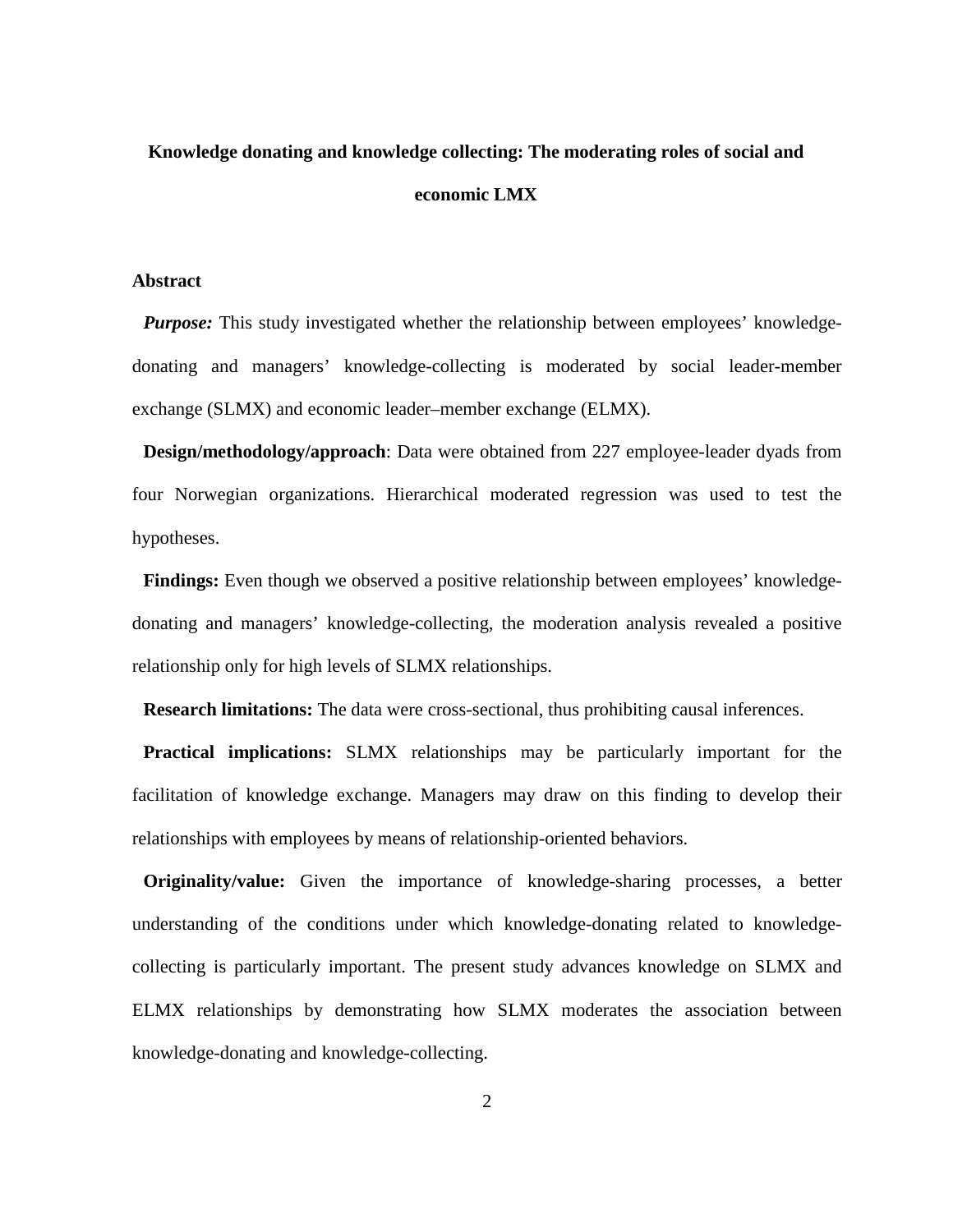**Keywords:** Knowledge-donating, Knowledge-collecting, Leader-Member Exchange (LMX), Social exchange, Dyadic relationships.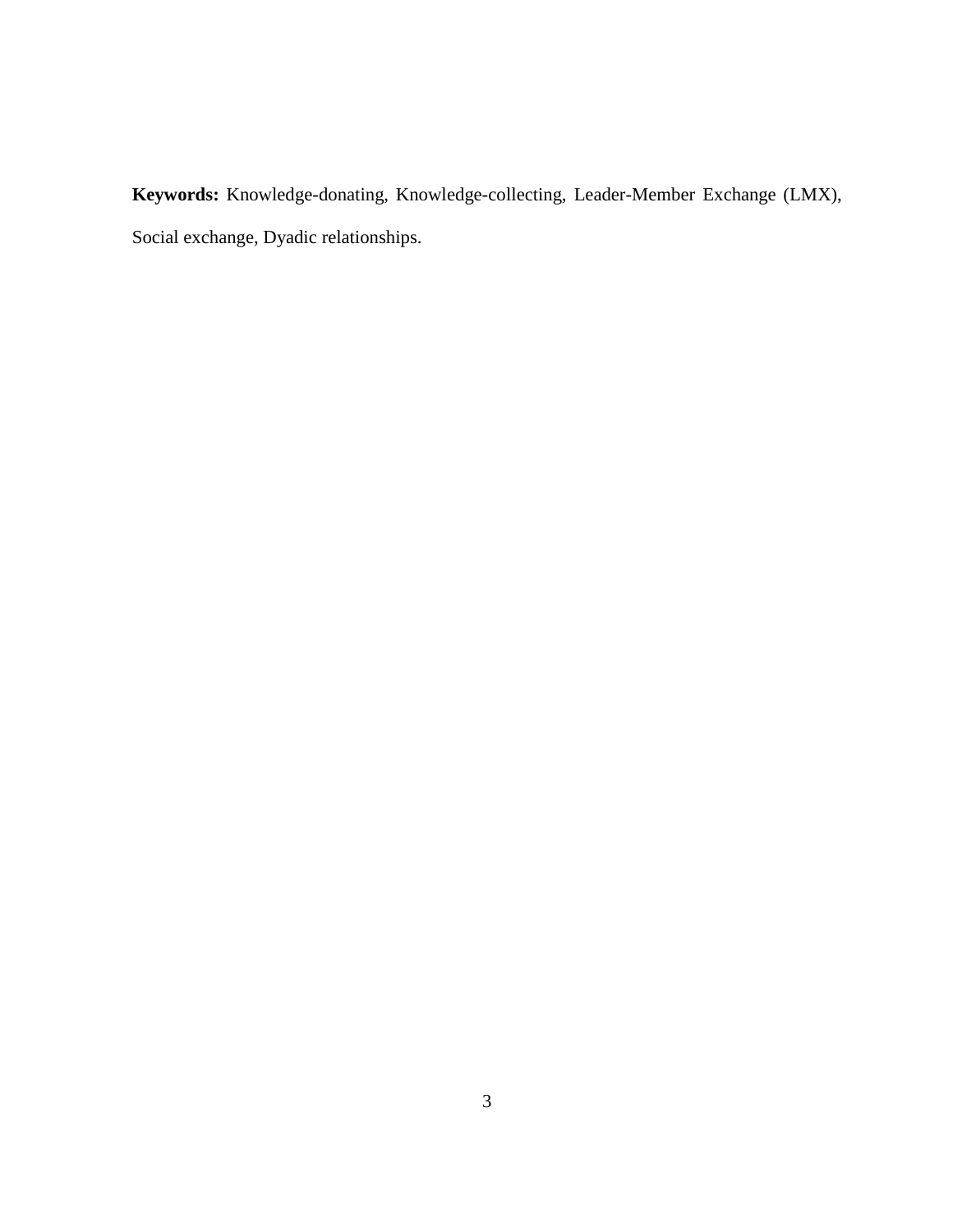#### **Introduction**

Knowledge-sharing, or the process of mutually exchanging knowledge and together creating new knowledge [\(de Vries](#page-27-0) *et al.*, 2006), is recognized as a source of competitive advantage [\(Grant,](#page-28-0)  [1996,](#page-28-0) [Riege, 2005\)](#page-30-0) and innovativeness [\(Collins and Smith, 2006,](#page-26-0) [van Wijk](#page-32-0) *et al.*, 2008). For knowledge-sharing and knowledge-combination to be effective, both the donating and collecting of knowledge are central [\(de Vries](#page-27-0) *et al.*, 2006). Thus, we distinguish between knowledgedonating (communicating knowledge to others) and knowledge-collecting [actively consulting others for their intellectual capital] [\(de Vries](#page-27-0) *et al.*, 2006). The successful exchange of knowledge between the donor and the collector is the fundamental means through which employees may contribute to knowledge dispersion, and, in turn, productivity and performance at the team and organizational levels of analysis. In particular, research reviewed by Wang and Noe [\(2010, p.](#page-32-1)  [115\)](#page-32-1) reveals positive associations between knowledge-sharing and knowledge-combination and important organizational outcomes, such as reduced production costs, faster completion of new product development projects, team performance, firm innovation capabilities, and firm performance.

Despite the obvious advantages associated with knowledge-sharing and knowledgecombination, many organizations fail in exploiting their competitive advantage to their full extent [\(Wang and Noe, 2010\)](#page-32-1). Consequently, we need to increase our understanding of how organizational and interpersonal contexts influence knowledge-sharing in order to increase the potential for organizations to compete more effectively. Among the proposed sources of influence, the role of leadership has been set forth as a relevant, yet understudied phenomenon [\(Carmeli](#page-25-0) *et al.*, 2011, [Wang and Noe, 2010\)](#page-32-1).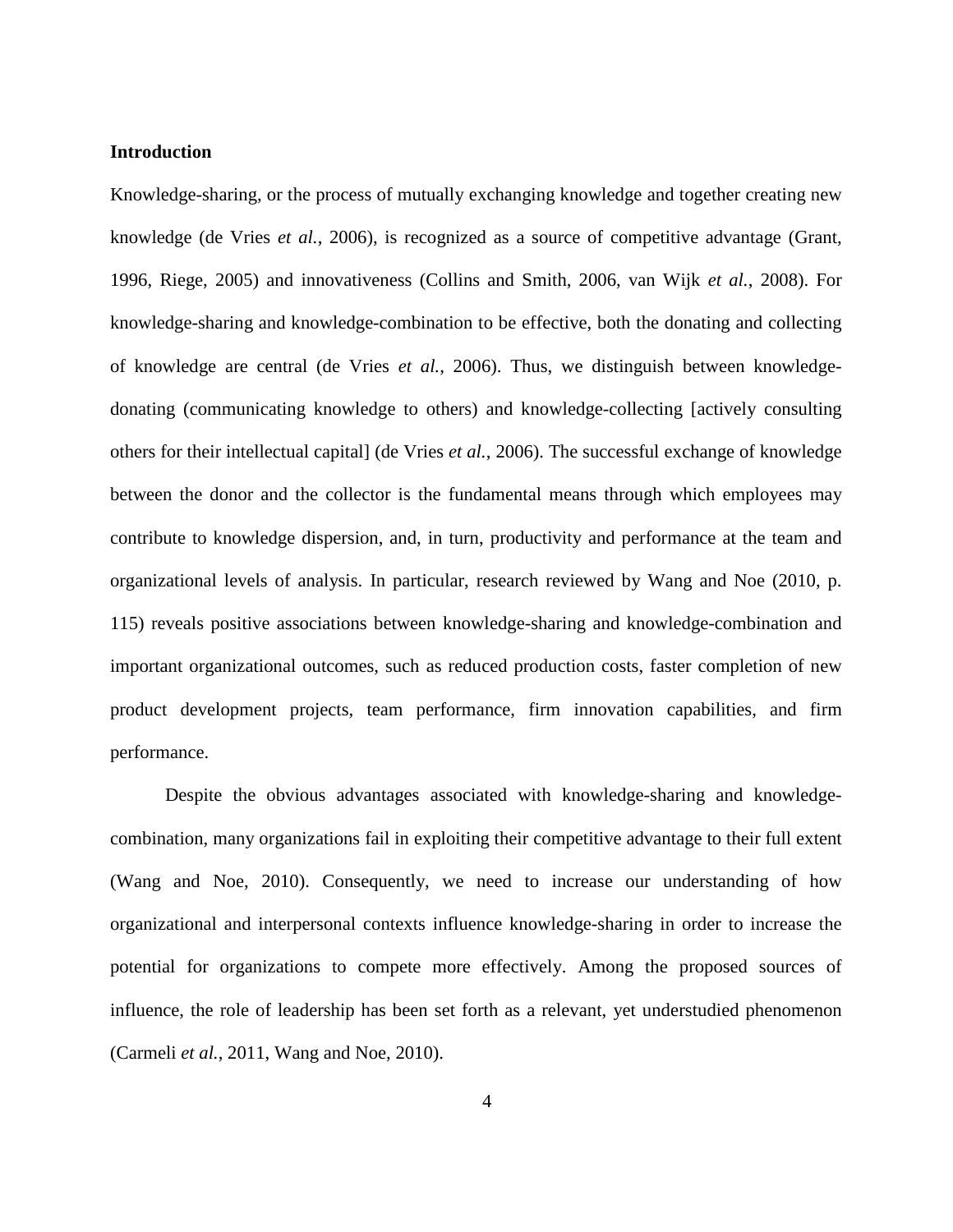While there are several theories on leadership that can assist in increasing our understanding of knowledge-sharing processes such, as transformational leadership [\(Bass and](#page-25-1)  [Avolio, 1990,](#page-25-1) Gang *et al.*[, 2011\)](#page-28-1) or ethical leadership (Brown *et al.*[, 2005\)](#page-25-2), we investigate qualities of the exchange relationship between leaders and their members, better known as leadermember exchange [LMX] [\(Gerstner and Day, 1997\)](#page-28-2). Our rationale for applying the theoretical lens of LMX is that it allows us to investigate how different relationships that vary in both quantity *and* quality influence the relationship between knowledge-donating and knowledgecollecting. By focusing on the dyadic relationship between employees and managers as well as drawing on social exchange theory, we propose that qualities of the relationship are crucial for knowledge-sharing and knowledge-combination. In particular, we suggest that the strength of the association between knowledge-donating and knowledge-collecting depends on the degree to which the employee experiences a social or an economic exchange relationship with his/her immediate manager.

Recently, Kuvaas *et al*. [\(2012b\)](#page-29-0) developed a two-dimensional model of LMX consisting of SLMX and economic leader-member exchange (ELMX). These two dimensions were considered by Kuvaas *et al*. [\(2012b\)](#page-29-0) as "relationships with different qualities rather than different levels of quality" (p. 757). Because social and economic exchange relationships represent qualitatively different forms of relationships (Shore *et al.*[, 2006\)](#page-31-0) they may influence the association between employee knowledge-donating and manager knowledge-collecting. The establishment of trust and justice perceptions is crucial for knowledge-sharing and knowledgecombination [\(Wang and Noe, 2010\)](#page-32-1), and the quality of the relationship between employees and managers is a salient predictor of employees' perception of both being trusted [\(Salamon and](#page-27-1)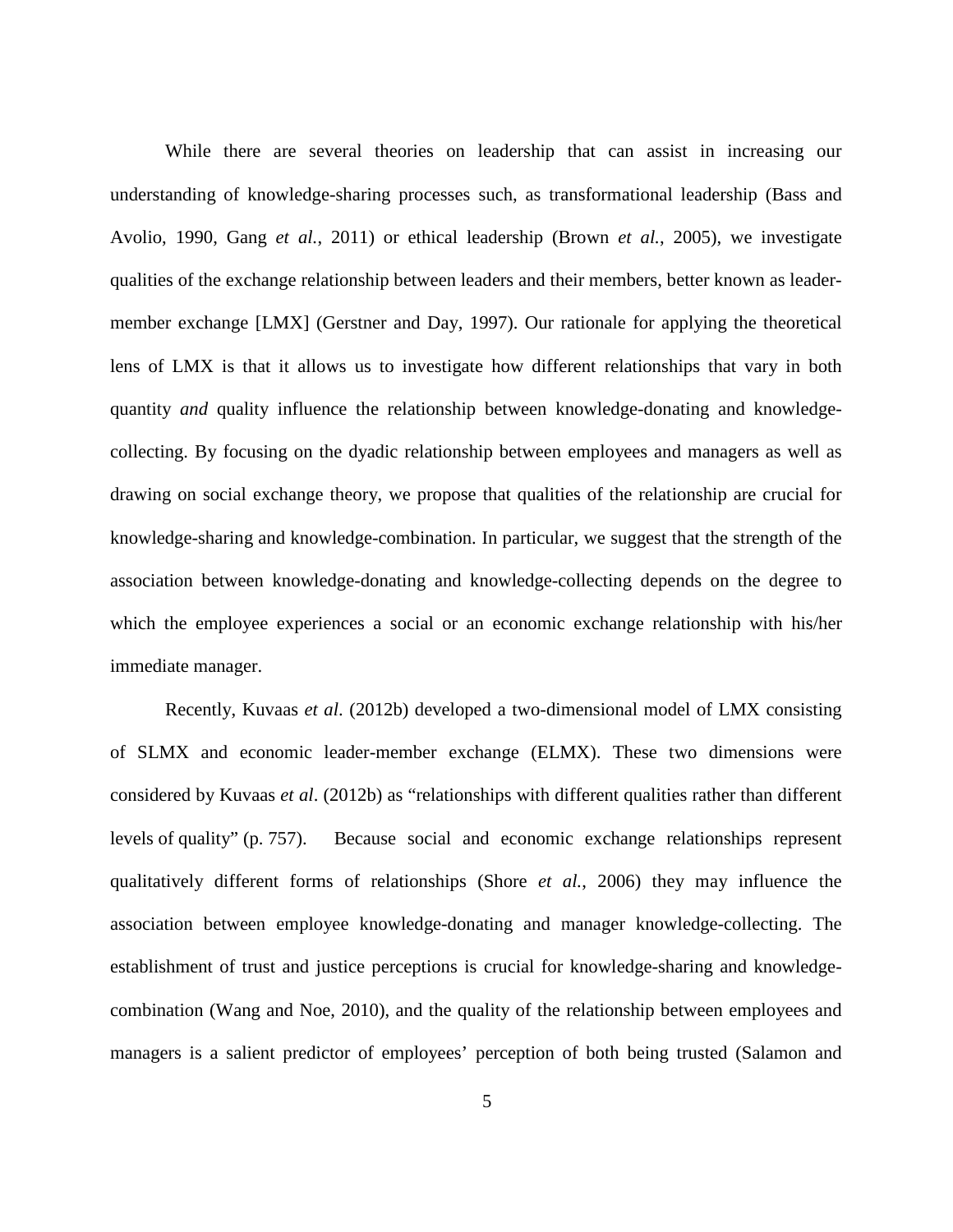Robinson, 2008) and being treated in a just way [\(Colquitt](#page-26-1) *et al.*, 2001). Accordingly, investigating different qualities of the relationship between employees and managers by way of SLMX and ELMX may contribute to the knowledge-sharing literature by testing the influence of relationships with different qualities on the process of donating and collecting knowledge. This adds to other relevant theories, such as transformational leadership [\(Bass and Avolio, 1990,](#page-25-1) [Gang](#page-28-1) *et al.*[, 2011\)](#page-28-1) and ethical leadership [\(Brown](#page-25-2) *et al.*, 2005) because they echo similar processes theoretically (i.e. trust, long-term commitment, and individual consideration) and share considerable observed variance with (S)LMX with respect to knowledge-sharing processes [\(Carmeli](#page-25-0) *et al.*, 2011) but not to the same extent with ELMX, conceptually speaking.

An SLMX relationship is characterized by a long-term orientation, where the exchanges between managers and employees are ongoing, are based on feelings of diffuse obligation, and are less in need of an immediate "pay-off" [\(Blau, 1964,](#page-25-3) Buch *et al.*[, In press,](#page-25-4) [Cropanzano and](#page-27-2)  [Mitchell, 2005,](#page-27-2) [Cropanzano](#page-27-3) *et al.*, 2001, Shore *et al.*[, 2006,](#page-31-0) [Walumbwa](#page-32-2) *et al.*, 2011). The emphasis is on the socio-emotional aspects of exchanges, such as give-and-take and being taken care of, and the exchange partners trust that the other partner will reciprocate. Under such conditions, employees' prosocial motivation to donate knowledge will probably be considered as in-role behavior rather than extra-role behavior. This, in turn, should make the knowledge donated more genuine and trusting and thereby increase managers' actual knowledge-collecting.

An ELMX relationship, however, has a more marketplace, transactional, and contractual character, and it does not imply long-term or open-ended and diffuse obligations between the manager and the employee (Kuvaas *et al.*[, 2012b\)](#page-29-0). Rather, the exchanges rest on downward influence, formal status differences, and discrete agreements, and they demand repayment within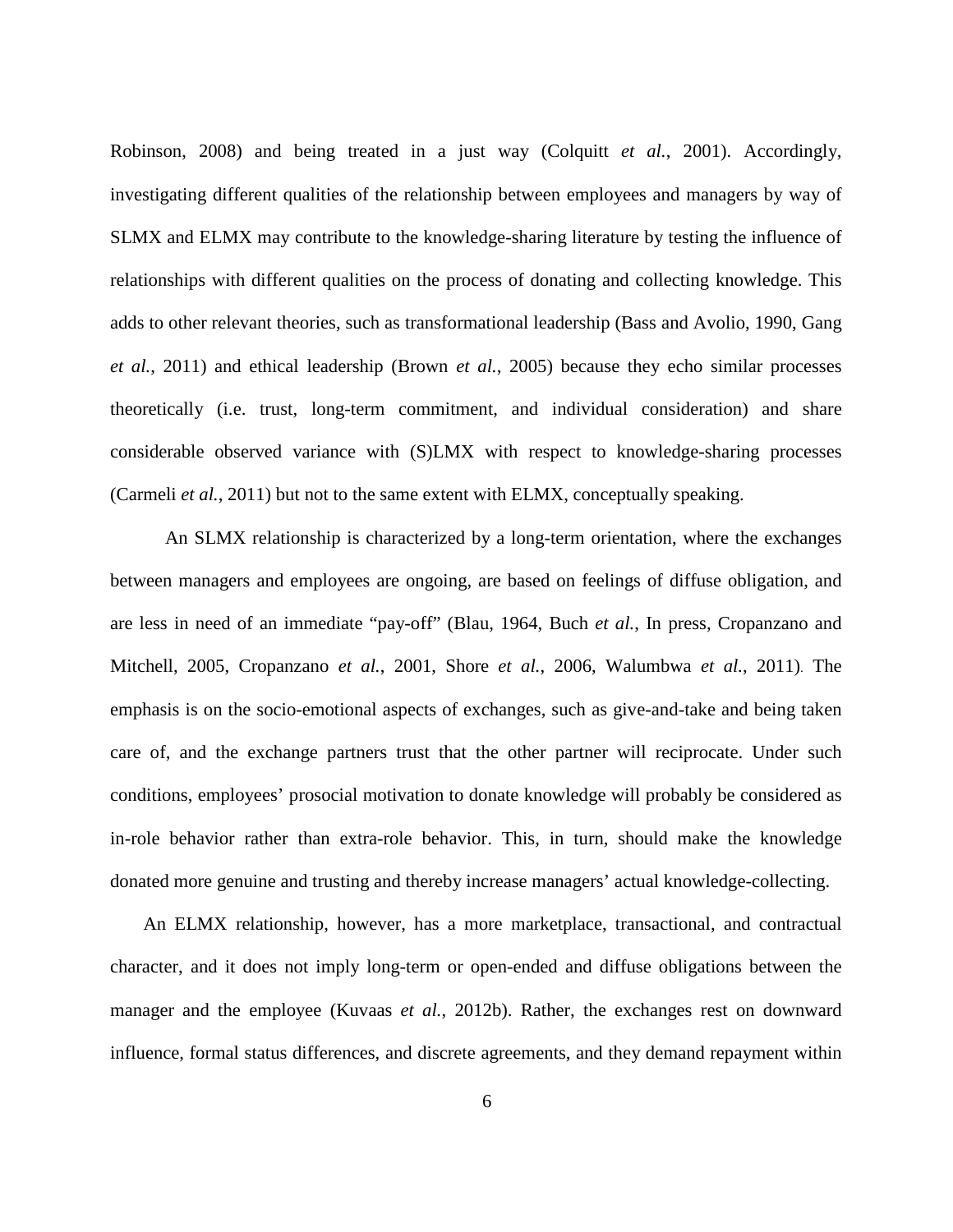a particular time period (Kuvaas *et al.*[, 2012b\)](#page-29-0). Furthermore, employees' motivation to donate knowledge in ELMX relationships would probably be more instrumental, and knowledge-sharing will more likely be considered as extra-role behavior that needs to be rewarded. This, in turn, should increase managers' instrumental motivation to collect knowledge and result in more reluctant and selective knowledge-collecting. As a consequence, higher levels of ELMX may weaken the relationship between employees' knowledge-donating and managers' knowledgecollecting, making employees' knowledge-donating less relevant in explaining managers' knowledge-collecting.

We set out to contribute to the knowledge-sharing literature in two specific ways. First, we investigate whether the relationship between the extent to which employees donate knowledge to their immediate manager and the level of knowledge-collecting by the manager depends on the nature of the leader-member-exchange relationships (i.e. SLMX and ELMX) as perceived by the employees (see Figure 1). Second, although one could expect a positive relationship between employees' knowledge-donating and managers' knowledge-collecting, we are not aware of quantitative field studies investigating such a relationship using different data sources. A significant limitation of most prior quantitative studies of knowledge-sharing is the reliance of self-reported data in the form of intention to share knowledge or self-reported knowledge-sharing behaviors [\(Wang and Noe, 2010\)](#page-32-1). Because the results from such studies may be limited by alternative explanations for the significant findings, such as common method bias [\(Podsakoff](#page-30-1) *et al.*[, 2003\)](#page-30-1) and social desirability effects [\(Wang and Noe, 2010\)](#page-32-1), research is needed where the independent and dependent variables are assessed independently.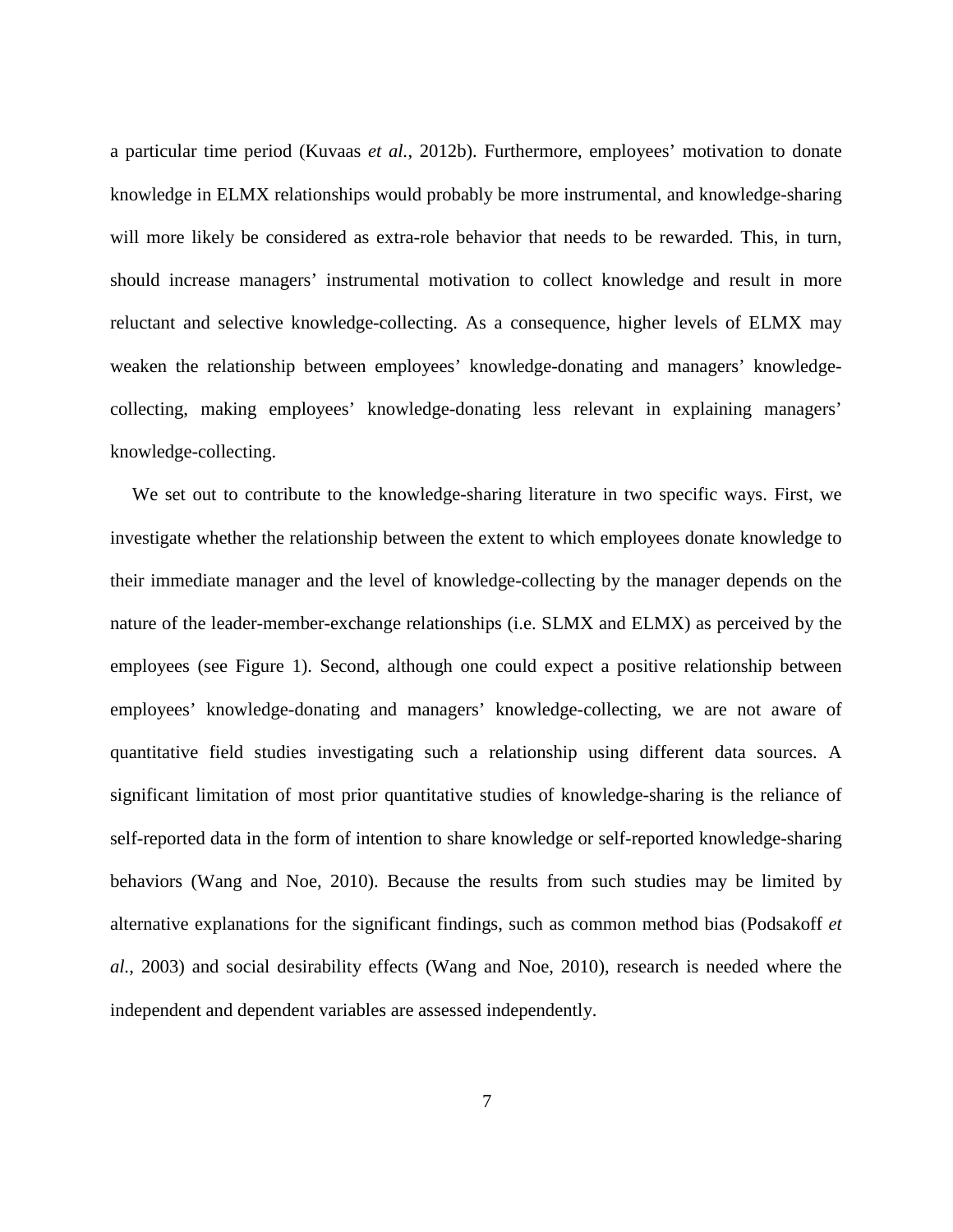-------------------------------------------- Insert Figure 1 about here -------------------------------------------

#### **Theory and hypotheses**

As emphasized by van den Hooff and de Leeuw van Weenen [\(2004\)](#page-31-1), it is important to distinguish between knowledge-donating on the one hand and knowledge-collecting on the other. Knowledge-sharing and knowledge-combination involve two actions: the sender's transmission and the recipient's absorption/use of the knowledge (Foss *et al.*[, 2009\)](#page-28-3). In what follows, we first argue that there will be a positive relationship between employees' knowledge-donating and managers' knowledge-collecting, as managers are more likely to collect knowledge from employees when they themselves are the recipients of employees' knowledge-donation. Then, we argue that the relationship between what employees donate to their immediate manager and the degree to which the manager actually collects knowledge from the employees in response is contingent on the type and level of LMX relationships.

Employees' donation of knowledge requires that the employees actively communicate knowledge to the immediate manager. Still, it is likely that when employees are, in fact, willing to actively donate knowledge to their immediate manager, it will be easier for the immediate manager to actually collect knowledge from them. Furthermore, employees who explicitly communicate their knowledge to their immediate manager (knowledge-donating) may be more likely to be recognized for their efforts and intellectual capacities. This should, in turn, make the immediate manager more inclined to consult these employees in order to learn what they know (knowledge-collecting). Furthermore, van den Hooff and de Leeuw van Weenen [\(2004, p. 22\)](#page-31-1) argued that "having a good picture of one's own information needs […] can positively influence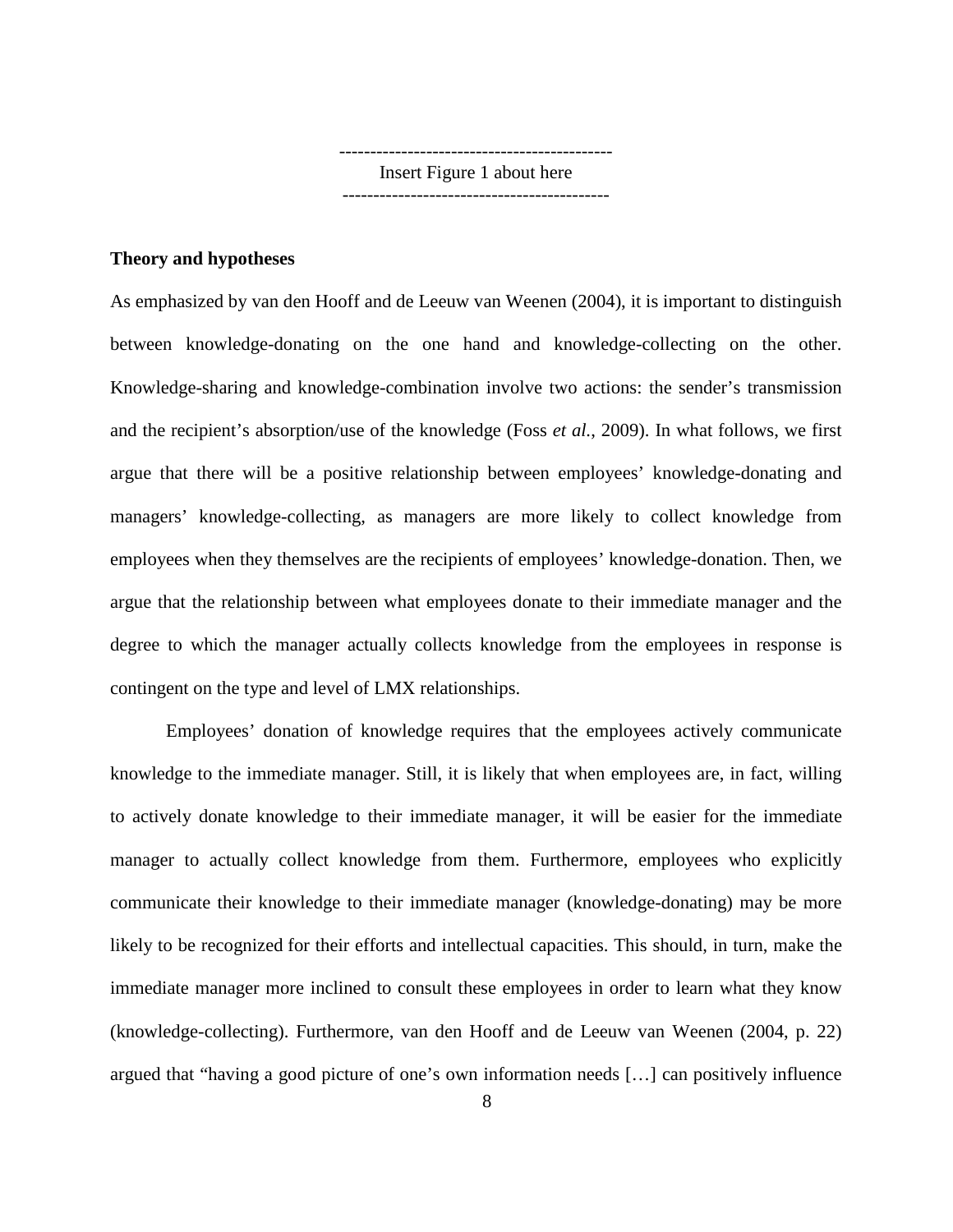collecting knowledge." In this respect, employees' knowledge-donating may inform the immediate manager of his or her information needs, which, in turn, should influence the immediate manager's knowledge-collecting. Finally, because both knowledge-donating and knowledge-collecting represent active processes that are visible to the other party [\(de Vries](#page-27-0) *et al.*, [2006\)](#page-27-0), we should expect a positive relationship between the two based on the norm of reciprocity [\(Gouldner, 1960\)](#page-28-4)—that is, the active donating by employees should make the immediate manager more inclined and obligated to actively collect what is donated. Thus, we hypothesize that the extent to which employees donate knowledge to their immediate manager relates positively to the extent to which their immediate manager collects knowledge from the employees:

*Hypothesis 1:* There is a positive relationship between employees' knowledge-donating and managers' knowledge-collecting*.*

Knowledge-sharing extends beyond the mere distribution of information, representation of tasks, and procedural knowledge to include alterations in cognitions and actions of both parties. As pointed out by Foss, Minbaeva, Pedersen, and Reinholt [\(2009, p. 873\)](#page-28-3), knowledge sharing is "…a relational act based on a sender-receiver relationship that incorporates communicating one's knowledge to others as well as receiving others' knowledge." Accordingly, given the duality of the knowledge-sharing process, the mutual exchange of knowledge may be contingent upon the qualities of the relationship between employees in general and between employees and their immediate manager in particular. Managers in organizations are in a position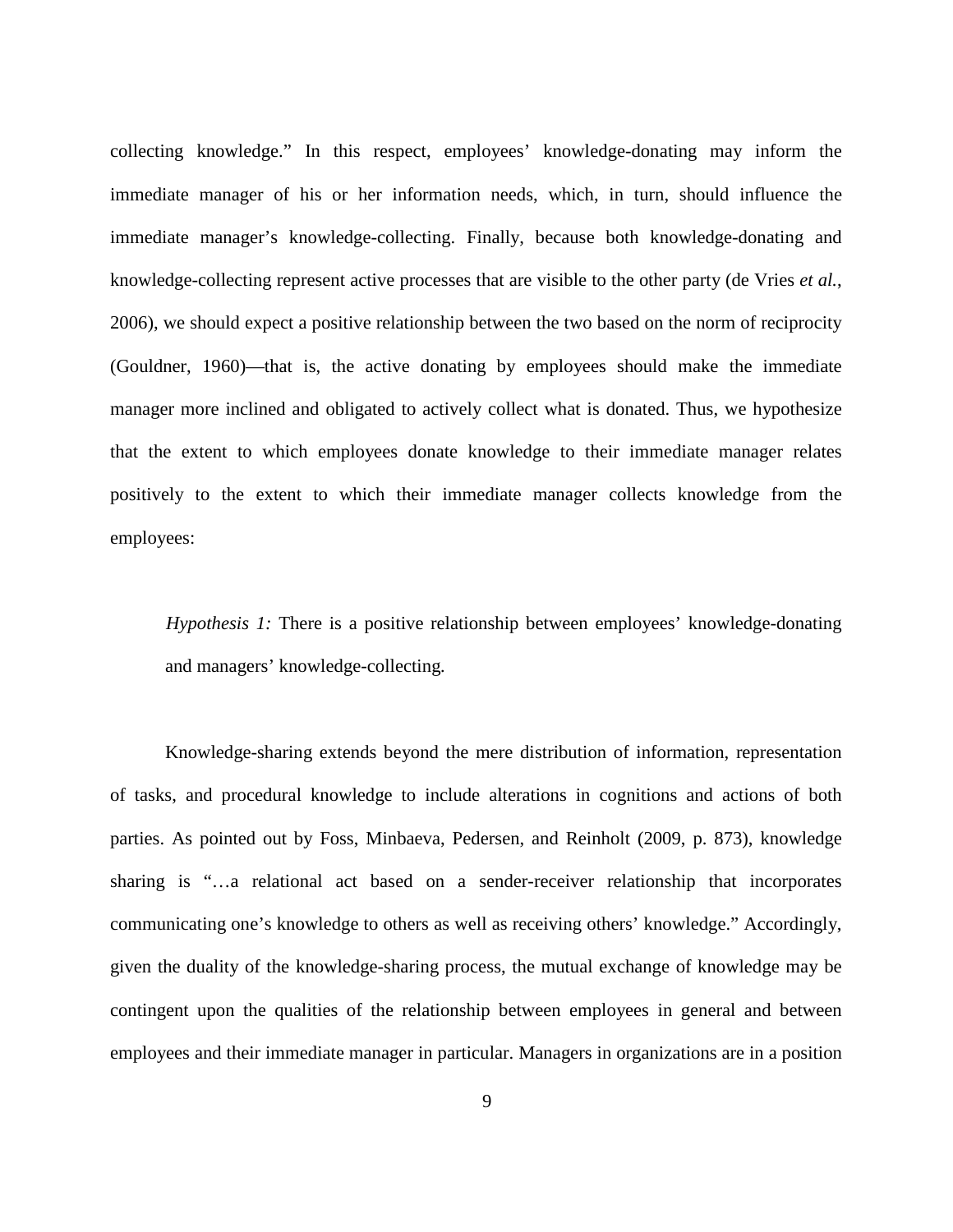to enforce a context of cooperation and to exert power and influence to excel knowledge-sharing [\(Carmeli](#page-25-0) *et al.*, 2011). Thus, the nature of the relationship between the employee and the immediate manager may influence the knowledge-sharing process. While other leadership behaviors in the form of transformational leadership have been found to precede knowledgesharing and knowledge-combination [\(Carmeli](#page-25-0) *et al.*, 2011), we focus on the role of LMX in the present study. Although traditional leadership theories "seek to explain leadership as a function of personal characteristics of the leader, features of the situation, or an interaction between the two" [\(Gerstner and Day, 1997, p.827\)](#page-28-2), LMX distinguishes itself via its focus on the dyadic relationship between a manager and an employee [\(Gerstner and Day, 1997\)](#page-28-2). Our rationale for applying the theoretical lens of LMX is thus that it allows us to investigate how different relationships that vary in both quantity *and* quality influence the relationship between knowledge-donating and knowledge-collecting.

One of the major theoretical underpinnings of LMX is social exchange theory [\(Wayne](#page-33-0) *et al.*[, 1997\)](#page-33-0). According to social exchange theory, LMX influences individual outcomes in beneficial ways through the formation of social exchange relationships between managers and their employees [\(Walumbwa](#page-32-2) *et al.*, 2011). To date, however, LMX research has focused on the social exchange relationship by and large and has not included the separate dimension of the economic exchange relationship developed and measured by Shore *et al*. [\(2006\)](#page-31-0). Recently, however, Kuvaas *et al*. [\(2012b\)](#page-29-0) contributed to the LMX literature by developing and measuring the transactional exchange dimension of dyadic leader-member exchange in the form of ELMX.

Based on social exchange theory and at the core of LMX theory is the notion that highquality, or SLMX relationships, will motivate an employee to internalize the group's and the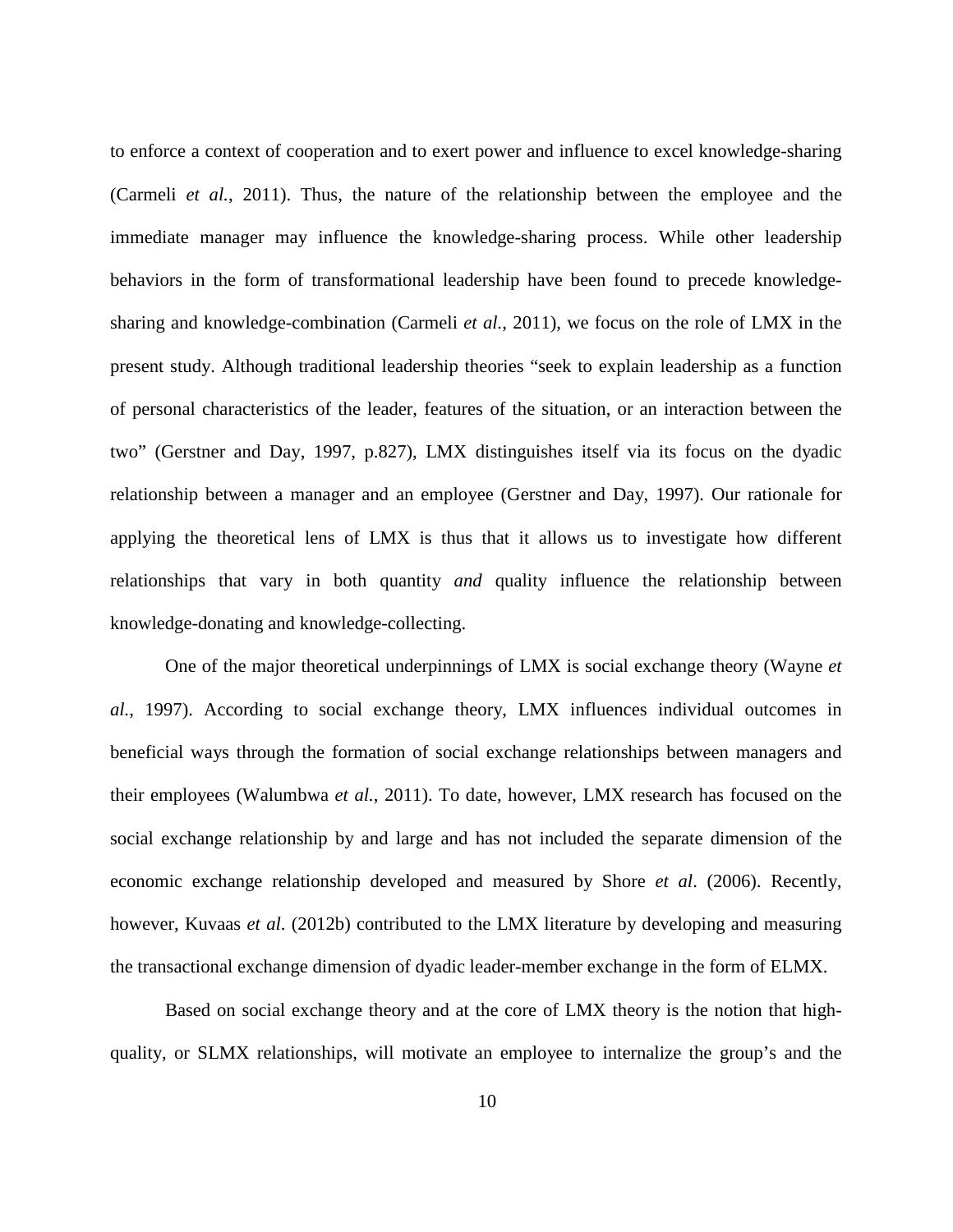manager's goals, as the employee experiences fair treatment, being taken care of, and being trusted. In turn, such treatment should foster prosocial motivation in the process of mutually exchanging knowledge. Among the few available studies on LMX and knowledge-sharing, Carmeli *et al*. [\(2011\)](#page-25-0) found that LMX served as an antecedent for relational identification, which, in turn, predicted organizational identification and employee knowledge-sharing. Still, even though LMX relationships may indirectly (or directly) influence the mutual exchange of knowledge [\(Carmeli](#page-25-0) *et al.*, 2011), such relationships may also represent a contingency on the relationship between employees' donation of knowledge and the immediate manager's collecting of knowledge.

According to Kuvaas *et al*. [\(2012b\)](#page-29-0), SLMX and ELMX relationships represent relationships with different qualities. SLMX aligns well with the traditional measurements and descriptions of high-quality LMX in the form of trust and long-term, diffuse future obligations with a focus on socio-emotional outcomes. Accordingly, and on the basis of available research findings [\(e.g. Carmeli](#page-25-0) *et al.*, 2011), SLMX should have a positive influence on the interpersonal knowledge-sharing process. The higher the level of SLMX, the more likely it is that the immediate manager will seek to learn (collect) from employees in response to their communicated (donated) knowledge. First, when managers perceive the knowledge-sharing behavior as genuine, open, trusting, and as something the employee appears to consider as a regular part of the job (i.e. in-role behavior) with "no strings attached," s(he) would probably value the knowledge itself more highly and collect more of the donated knowledge. Second, knowledge is often understood as highly personal and is not easily expressed (Foss *et al.*[, 2009\)](#page-28-3). Thus, the relational act of responding by seeking to collect more knowledge is more likely to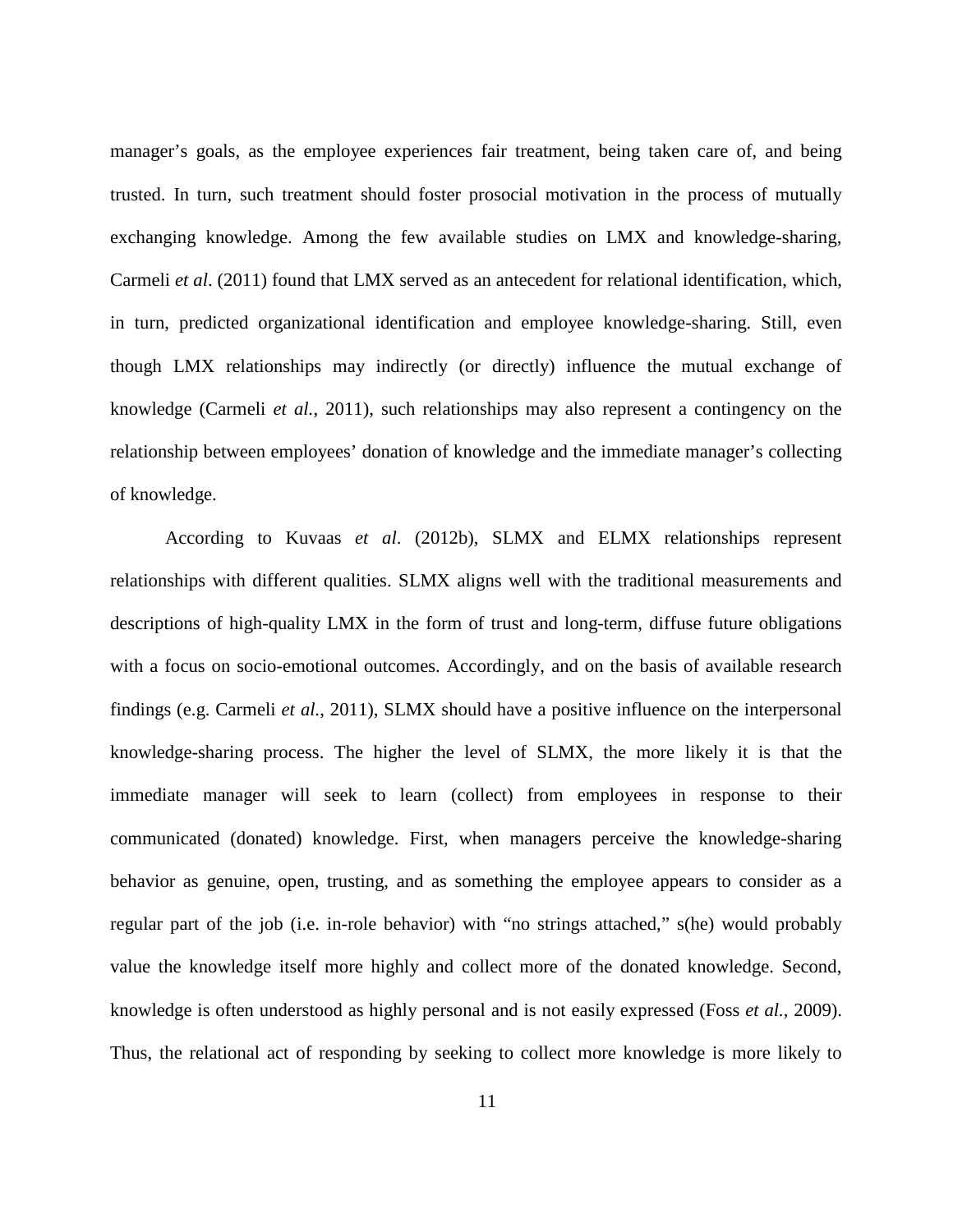occur in response to employees' knowledge-donating when the employee-manager relationship is characterized by higher levels of social exchange. Conversely, lower levels of SLMX may reflect a condition under which the immediate manager is more reluctant to respond to knowledgedonating with knowledge-collecting because (s)he may not value the information and may not want to invest further in the relationship by forming mutual obligations. Accordingly, we hypothesize:

*Hypothesis 2:* The relationship between employees' knowledge donating and managers' knowledge collecting is moderated by SLMX—the higher the SLMX relationship, the more positive the relationship.

In contrast with SLMX relationships, ELMX relationships do not imply long-term, openended, diffuse obligations (Kuvaas *et al.*[, 2012b\)](#page-29-0). Instead, ELMX relationships have a more contractual character where the exchanges are more *quid pro quo* and rest upon discrete agreements (Kuvaas *et al.*[, 2012b\)](#page-29-0) as well as calculus-based trust [\(Uhl-Bien](#page-31-2) *et al.*, 2000). Consequently, in ELMX relationships, knowledge is probably only donated to the extent that the parties trust that they will get something specific in return. Accordingly, when employees choose to donate knowledge to their immediate manager, it may be out of contractual obligations or out of a more calculated, or instrumental, expectation that it will somehow directly "pay off" for them. Thus, where managers in SLMX relationships in all probability perceive employees' knowledge-donating as prosocial, managers in ELMX relationships may perceive employees' knowledge-donating as instrumental and calculative and, in turn, view the knowledge as less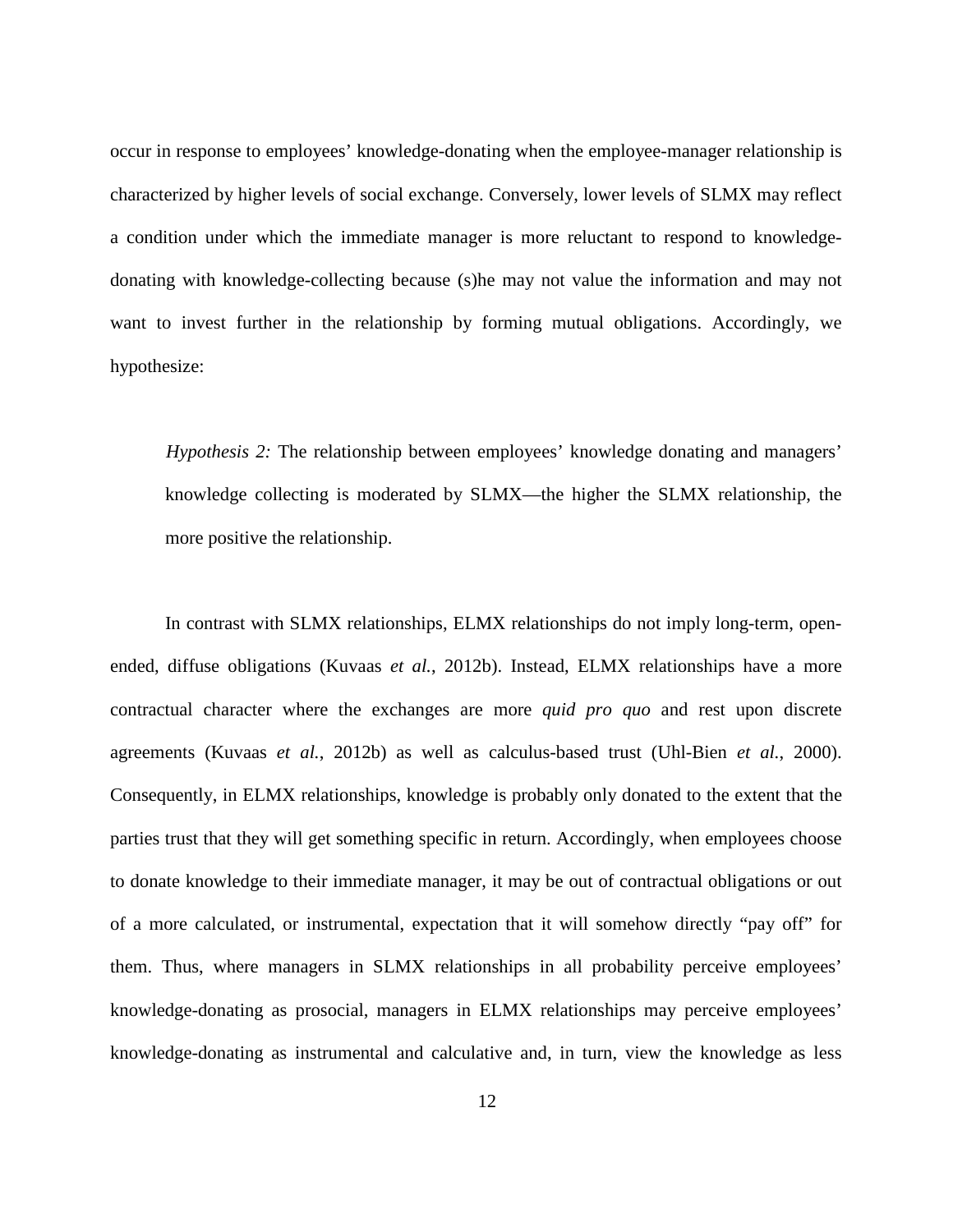valuable and may be less willing to respond by consulting the employees to learn what they actually know. Even though employees' knowledge-donating may inform the immediate manager of his or her information needs, the lack of commitment to specific exchange partners associated with economic exchange perceptions [\(Kuvaas](#page-29-1) *et al.*, 2012a) may lead them to instead respond by consulting employees with whom they have a stronger SLMX relationship. One of the main premises of LMX theory is that the immediate manager only develops SLMX relationships with a chosen few and develops transactional, or economic exchange relationships, with the rest (e.g. [Graen and Uhl-Bien, 1995,](#page-28-5) [Wayne](#page-32-3) *et al.*, 2009). Furthermore, when an employee in an ELMX relationship donates knowledge to his or her immediate manager, the immediate manager should be less inclined to respond with knowledge-collecting, as this would also imply a willingness to stay indebted to the employee. While a willingness to stay indebted is considered an important element in the development of social exchange relationships [\(Coyle-Shapiro and Conway, 2004\)](#page-26-2), it is limited in more economic leader-member relationships.

Finally, as a result of the contractual and impersonal nature of ELMX relationships, employees' knowledge-donating should be less welcomed by managers in such relationships. Many of the benefits related to employees' knowledge-donating may be perceived as too diffuse, long-term, or socio-emotional. Employees' knowledge-donating may therefore be disregarded by the immediate manager in a strong ELMX relationship because it does not serve to fulfill any contractual-type obligations. As such, higher levels of ELMX may represent a boundary condition for the mutual exchange of knowledge. Indirect research evidence to support our arguments are provided by Foss *et al*. [\(2009\)](#page-28-3), who did not find any relationship between external motivation to share knowledge (e.g. sharing knowledge because it may help to get promoted) and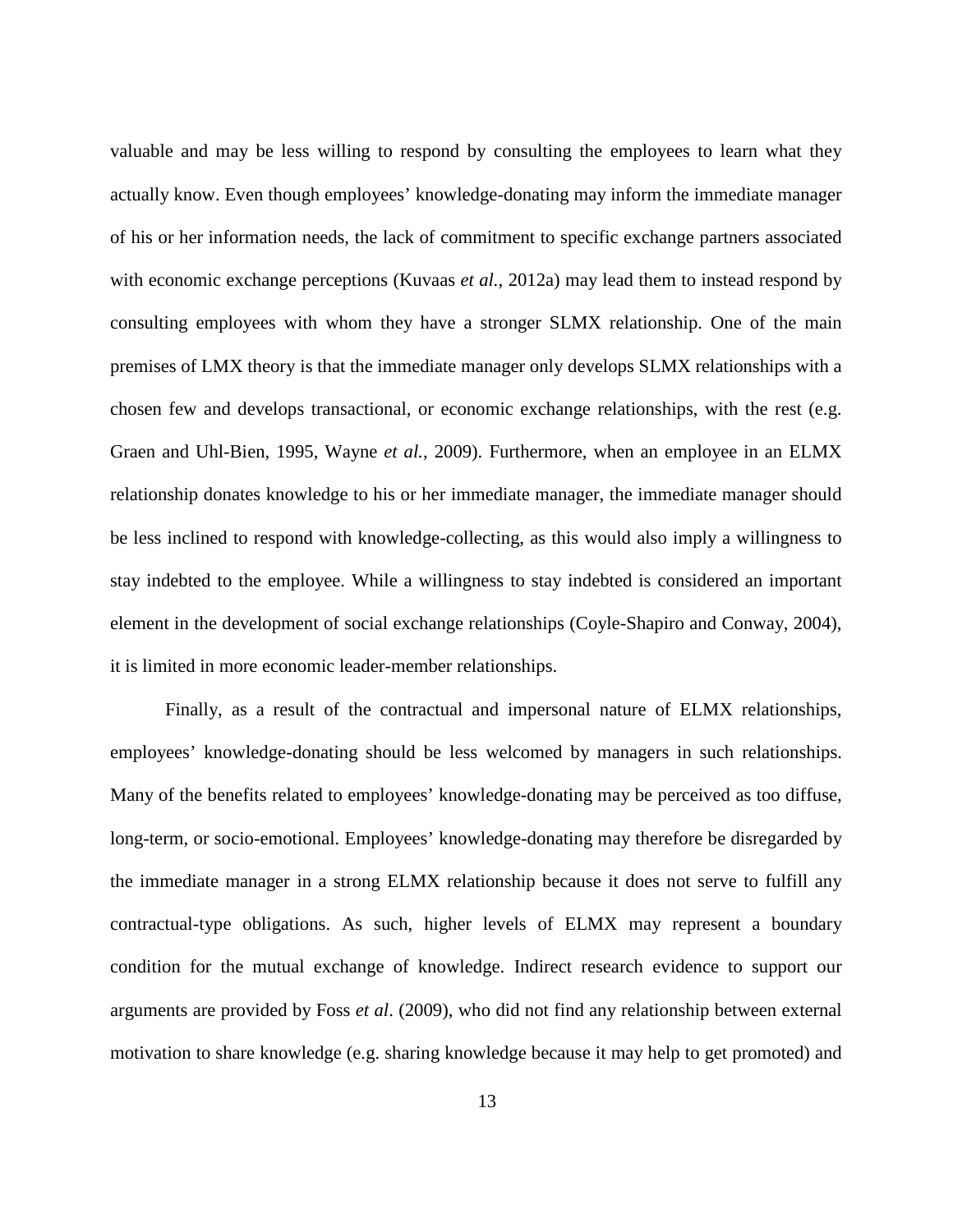knowledge-receiving (e.g. the extent to which knowledge from a colleague is actually used). Even though they did not investigate ELMX relationships, their findings imply that donating knowledge for instrumental reasons (as is probable in ELMX relationships) should not increase the recipients' knowledge-collecting. Accordingly, we hypothesize:

*Hypothesis 3:* The relationship between employees' knowledge-donating and managers' knowledge-collecting is moderated by ELMX—the stronger the ELMX relationship, the less positive the relationship.

#### **Method**

#### *Sample and procedure*

During the spring of 2011, we distributed a web-based survey to a total of 613 employees from four organizations located in Norway. These organizations were selected because they emphasize the importance of knowledge-sharing in order to improve their work processes and outcomes. In order to reduce the presence of response distortion [\(Chan, 2009\)](#page-25-5), the participants were informed that no information would be reported back to the organizations that could identify them. At the same time, the immediate manager of each employee was asked to rate the extent to which s(he) collected knowledge from each of his/her employees. These responses were then matched with the results from the employee survey. In order to increase the response rate, we sent a reminder to those who had not responded after one week. This resulted in a total of 227 complete dyads, which corresponded with a response rate of 37 percent. With respect to gender, 60 percent of the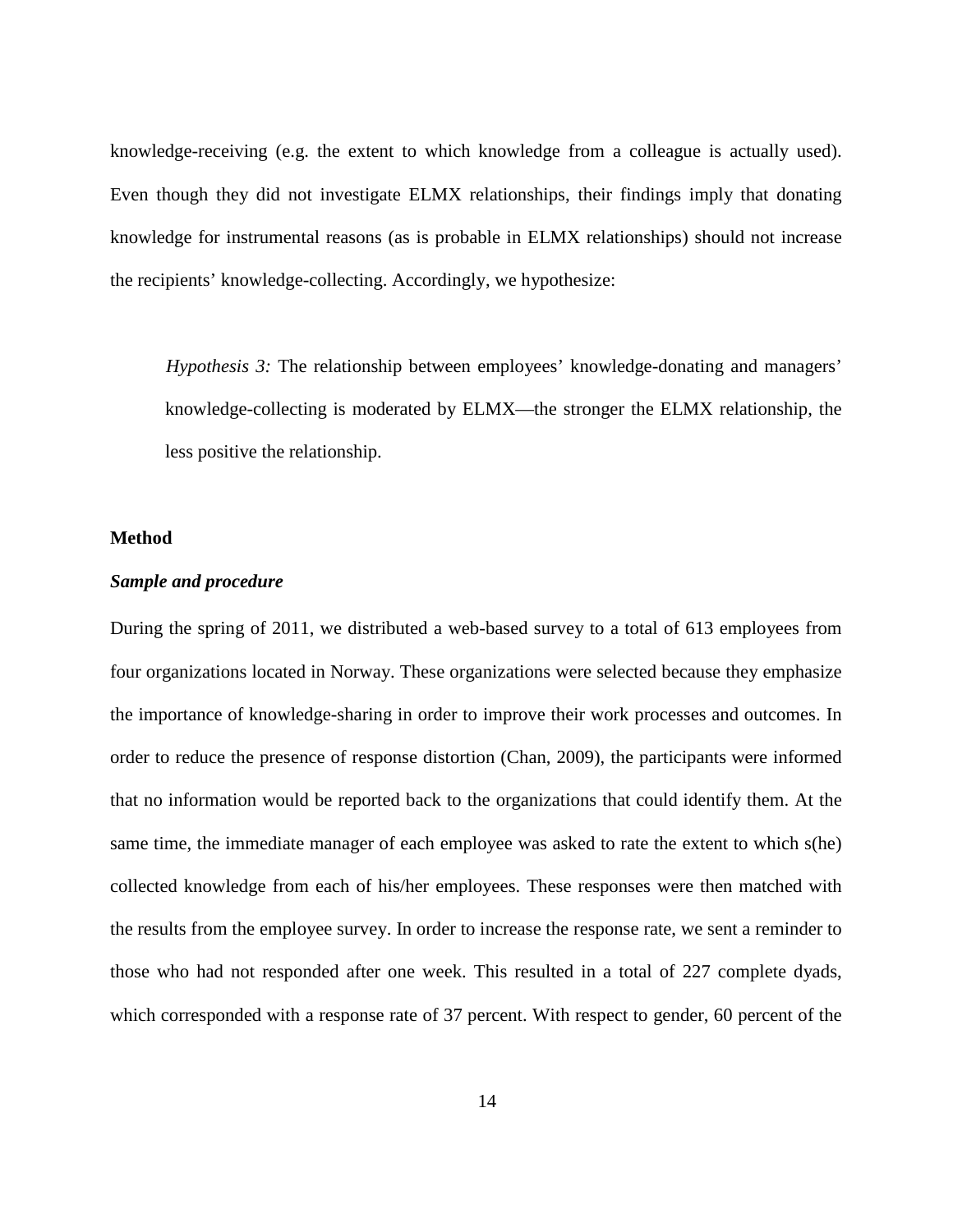employees were women, and 40 percent were men, whereas 67 percent of the managers were women, and 33 percent were men.

#### *Measures*

All of the items were measured on a seven-point Likert scale ranging from one (strongly disagree) to seven (strongly agree) unless otherwise noted. The items are included in the Appendix.

*Employee Knowledge Donating.* Employees' knowledge-donating was measured via a four-item scale derived from de Vries *et al*. [\(2006\)](#page-27-0), albeit it was adapted to refer specifically to the immediate manager in the present study so as to explicitly capture the dyadic exchange of knowledge between the employee and the immediate manager. Thus, instead of asking employees to report the extent to which they donate knowledge to *colleagues*, we asked employees to report the extent to which they donate knowledge to their *immediate manager.* Example items include: "I regularly inform my immediate manager of what I am working on" and "I share information that I have acquired with my immediate manager." The internal consistency (Cronbach's alpha) for this scale was .78.

*Managers' Knowledge Collecting.* For the measurement of managers' knowledgecollecting, we adapted a four-item scale from de Vries, *et al*. [\(2006\)](#page-27-0) where the immediate managers were asked to report the extent to which they collect knowledge from each of their employees. The logic behind this scale is that once the immediate manager "asks" for knowledge, (s)he is collecting knowledge [\(Van Den Hooff and Van Weenen, 2004\)](#page-31-1). Example items include: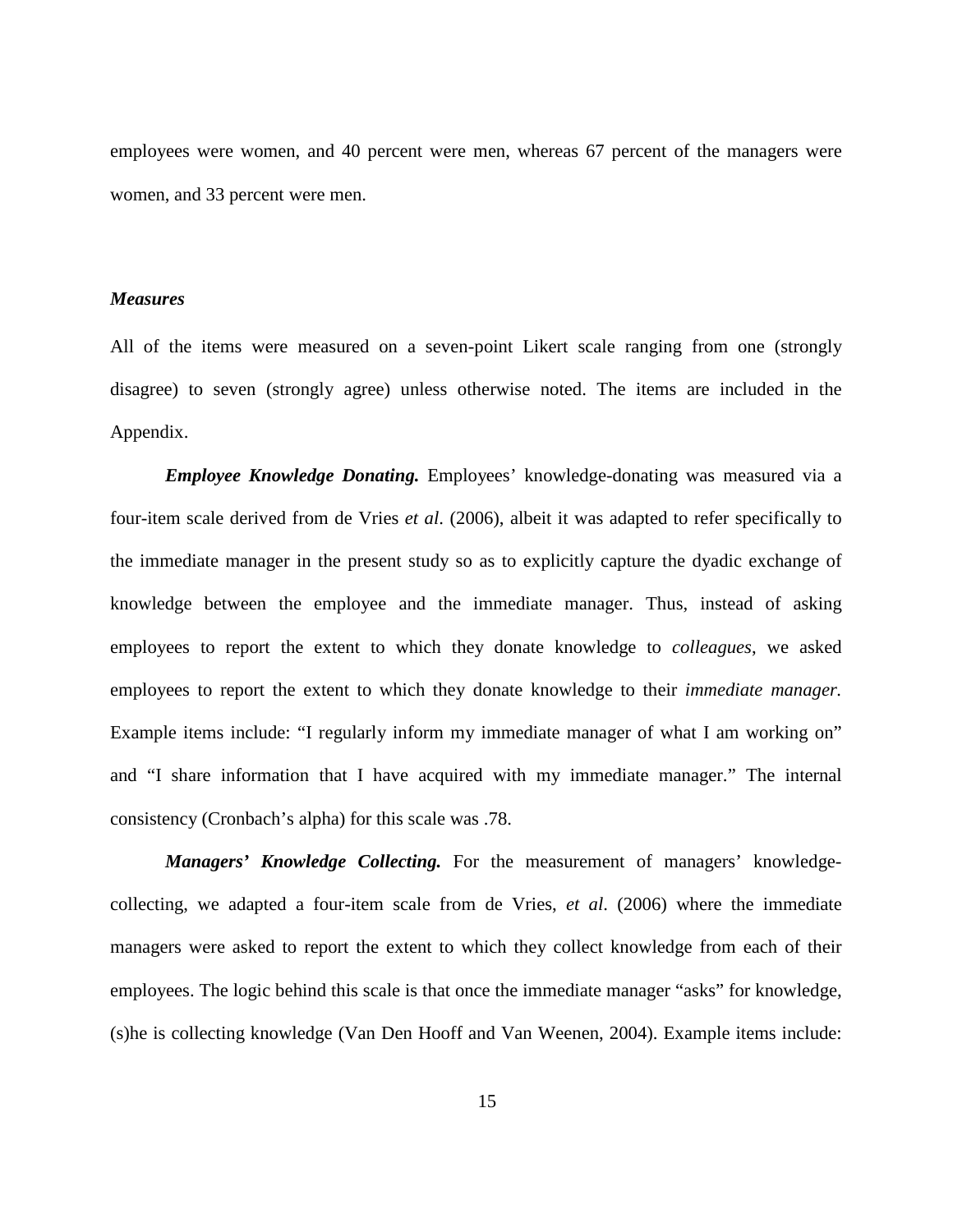"When he/she is good at something, I ask him/her to teach me" and "When I need certain knowledge, I ask him/her about it." The internal consistency for this scale was .86.

*Moderating Variables.* Kuvaas *et al*. [\(2012b\)](#page-29-0) first developed separate measures of social and economic leader-member exchange on the basis of Shore *et al*.'s [\(2006\)](#page-31-0) measures of organizational social and economic exchange. However, because some of the items either crossloaded or displayed weak factor loadings, Kuvaas *et al*. [\(2012b\)](#page-29-0) encouraged a development of the scales in future research. Almost in parallel, Buch *et al*. [\(2011\)](#page-25-6) performed an additional validation study in which they developed additional items on the basis of social exchange theory [\(Blau, 1964\)](#page-25-3) in order to better capture all of the aspects of SLMX and ELMX relationships. In the present study, we utilize the scales from Buch *et al*. [\(2011\)](#page-25-6), albeit with a couple of minor changes to the wording of some ELMX items in order to improve their readability (see the Appendix for details). A sample item for the measurement of ELMX is "I watch very carefully what I get from my immediate supervisor, relative to what I contribute," whereas a sample item for the measurement of SLMX is "My relationship with my immediate manager is about mutual sacrifice; sometimes I give more than I receive and sometimes I receive more than I give."

*Control Variables.* In order to rule out the possibility that pre-existing differences such as demographics accounted for the observed relationships, we sought to strengthen the internal validity of our results via the inclusion of several exogenous variables. More specifically, we controlled for the demographic variables of *age*, *gender*, and *dyad tenure* because they all have been associated with knowledge-sharing [\(Constant](#page-26-3) *et al.*, 1994, [de Vries](#page-27-0) *et al.*, 2006, [Ojha, 2005\)](#page-30-2) and because we wanted to rule out the opportunity for similarity and attraction effects (i.e. age and gender) to influence our results [\(Fiske and Taylor, 1991\)](#page-28-6).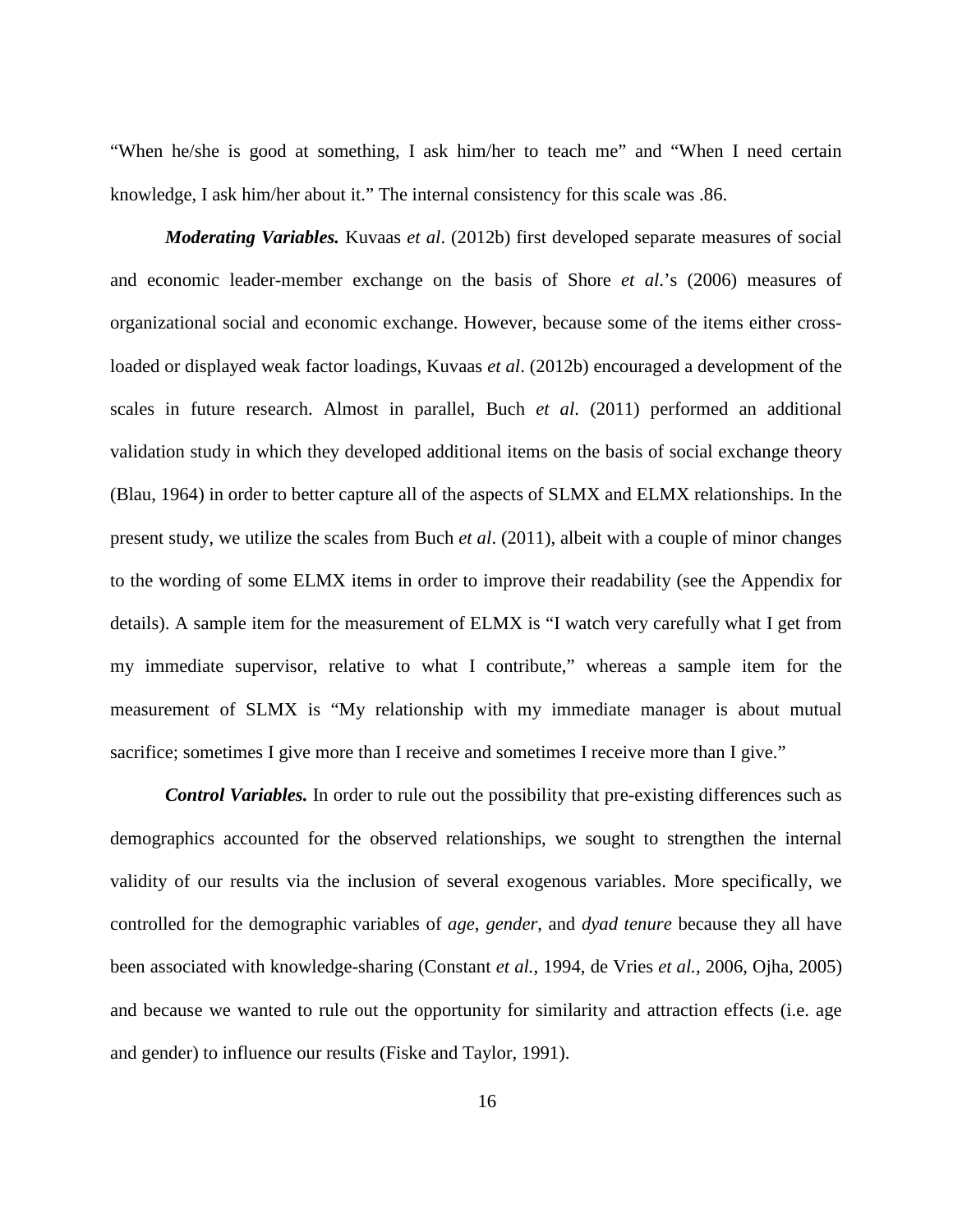#### *Analyses*

The data were analyzed in several steps. First, in order to ensure that our scales demonstrated satisfactory levels of convergent and discriminant validity [\(Conway and Lance, 2010,](#page-26-4) [Farrell,](#page-28-7)  [2010\)](#page-28-7), we conducted a factor analysis (principal component analysis with promax rotation) on all multiple scale items in order to determine item retention. We applied relatively stringent rules of thumb and retained only items with a loading of around .50 or higher on the target construct [\(Nunnally and Bernstein, 2007\)](#page-30-3), a cross loading of less than .35 [\(Kiffin-Petersen and Cordery,](#page-29-2)  [2003\)](#page-29-2), and a differential of .20 or higher between factors [\(Van Dyne](#page-31-3) *et al.*, 1994).

In order to test the hypotheses, we used hierarchical moderated regression [\(Cohen](#page-26-5) *et al.*, [2003\)](#page-26-5). Before multiplying the variables with one another, we centered them, as interaction terms often create multicollinearity problems as a result of their correlations with main effects. To probe the form of interactions, we followed recommended practice [\(Cohen](#page-26-5) *et al.*, 2003) and first plotted low versus high scores on employees' knowledge-donating along with the moderators (one standard deviation below and above the means using unstandardized scores). Finally, we conducted tests in order to determine whether the slopes were statistically significantly different from zero and from each other.

#### *Results*

The exploratory principal component analysis revealed that three of the ELMX items and one of the SLMX items failed to meet our inclusion criteria. In order to increase the discriminant and convergent validity of our measures [\(Conway and Lance, 2010\)](#page-26-4), these items were removed before computing the final scales by averaging the remaining items. The final scales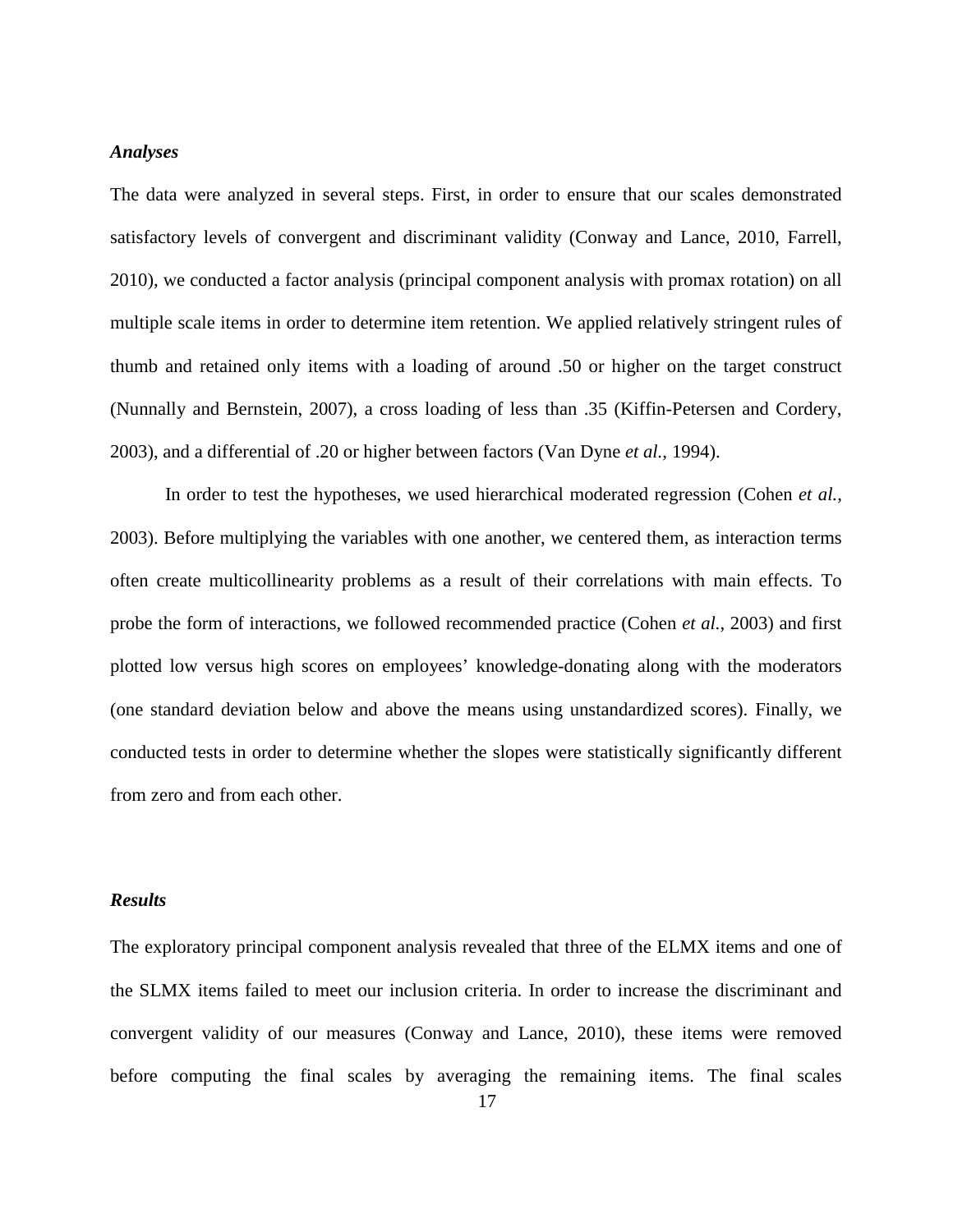demonstrated high internal consistency, with reliability estimates ranging from .78 to .89. The bivariate correlations, means, standard deviations, and reliability estimates are reported in Table 1.

> -------------------------------- Insert Table 1 about here --------------------------------

Prior to conducting the analyses, we inspected pairwise and multiple variable collinearity by means of the collinearity diagnostics in SPSS. The lowest tolerance value obtained was .60, which is well beyond the common cut-off threshold value of .10 [\(e.g., Hair](#page-29-3) *et al.*, 2006). The results from the regression analyses are presented in Table 2.

> Insert Table 2 about here --------------------------------

With respect to the direct relationship, the immediate manager's knowledge-collecting was significantly predicted by the employee's knowledge-donating ( $\beta$  = .23, *p* < .001), thereby providing support for Hypothesis 1. Furthermore, in support of Hypothesis 2, the statistically significant interaction term shows that the relationship between the employee's knowledgedonating and the immediate manager's knowledge-collecting is moderated by SLMX. The results displayed in Figure 2 suggest a positive relationship between the employee's knowledge-donating and the immediate manager's knowledge-collecting only for employees who are high in SLMX ( $b_{low} = .10$ , ns. vs.  $b_{high} = .29$ ,  $p < .001$ ). Moreover, they suggest significantly different slopes for high versus low levels of SLMX ( $t = 1.83$ ,  $p < 0.05$ ). Because the interaction term between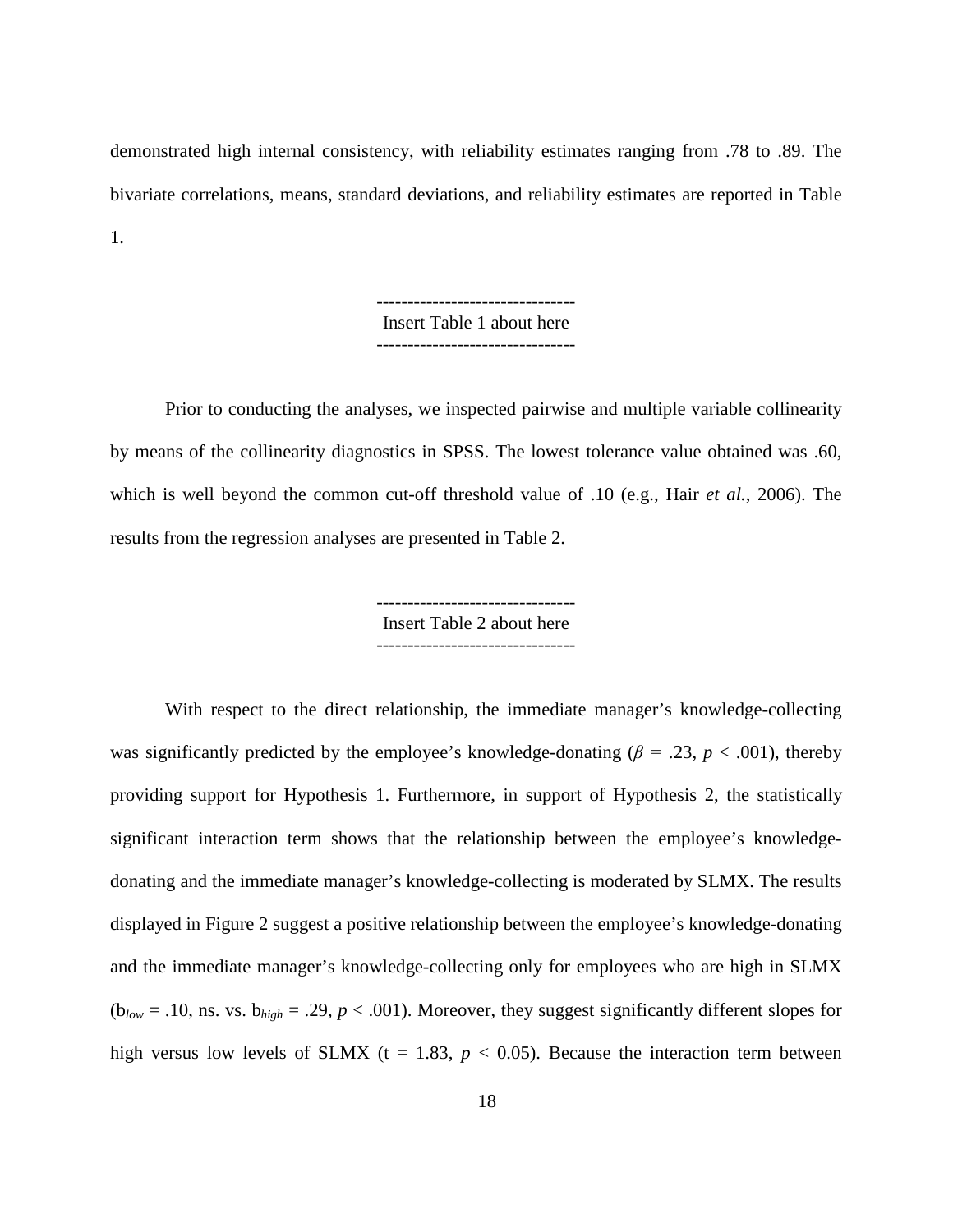employees' knowledge-donating and ELMX was not statistically significant, we received no support for Hypothesis 3.

> -------------------------------------------- Insert Figure 2 about here -------------------------------------------

### **Discussion**

This study contributes to our understanding of knowledge-sharing by investigating the relationship between employees' knowledge-donating and managers' knowledge-collecting in a field setting. Extending previous findings from predominantly self-reported measures of knowledge-sharing [\(Wang and Noe, 2010\)](#page-32-1) to include measures from two independent raters, we observed in support of our first hypothesis a positive relationship between the employee's knowledge-donating and the immediate manager's knowledge-collecting across 227 employeeleader dyads. This observation contributes to the notion that knowledge sharing is "…a relational act based on a sender-receiver relationship that incorporates communicating one's knowledge to others as well as receiving others' knowledge" (Foss *et al*., 2009, p. 873),

More interestingly, however, and in line with our second hypothesis is the fact that the moderation analysis revealed a positive relationship only for high levels of SLMX relationships. Accordingly, in our sample, SLMX seems to represent a necessary condition for the process of knowledge exchange between the employee and his/her immediate manager. This observation underscores the importance of trusting, long-term relationships between employees and managers in order to facilitate reciprocal knowledge-sharing [\(Wang and Noe, 2010\)](#page-32-1). Furthermore, this novel observation suggests that employees' knowledge-donating may be in vain if the leadermember relationship is not characterized by high levels of SLMX—that is, focus on socio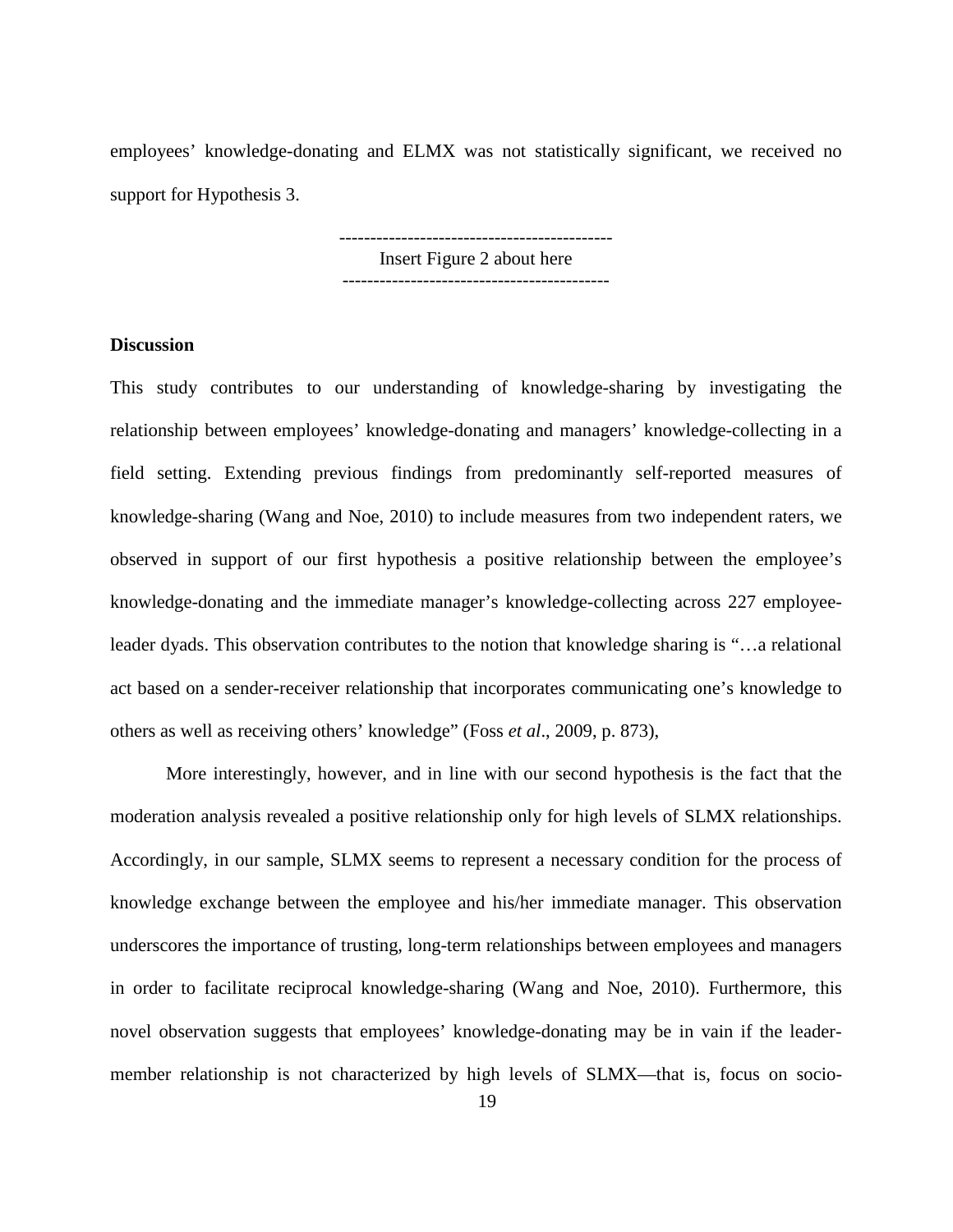emotional outcomes, mutual trust, and diffuse future long-term obligations [\(Kuvaas](#page-29-0) *et al.*, [2012b\)](#page-29-0). Although tentative, this finding may also inform our understanding of the development of SLMX relationships. It is typically assumed that high-quality, or SLMX, relationships evolve in an incremental manner through reciprocal social exchanges [\(e.g. Graen and Uhl-Bien, 1995\)](#page-28-5). Similarly, as Coyle-Shapiro and Shore [\(2007, p. 166-167\)](#page-27-4) noted, "A social exchange relationship begins with one party bestowing a benefit to another." If the recipient reciprocates the benefit (e.g. knowledge-donating), a series of benefits exchanges follow, which creates feelings of mutual obligation between the exchange parties. In our sample, however, the immediate manager seems unwilling to engage in further social exchanges (knowledge-collecting) in response to the employee's knowledge-donating unless they have already developed a strong SLMX relationship. This finding may have implications for social exchange theory, as it suggests that managers' willingness to develop a social exchange relationship with an employee is not merely influenced by the employee's bestowment of a benefit. Accordingly, future research is needed to tease out how employees can influence the development of SLMX relationships.

With respect to our final hypothesis, an ELMX did not moderate the relationship between employee's knowledge-donating and the immediate manager's knowledge-collecting. Although suggestive, one possible explanation for this observation may relate to the nature of our sample. That is, because the participants in our study conduct more complex tasks at work, the potential influence of ELMX may have been undermined. In such contexts, it is probably challenging for employees to act in a calculative and/or instrumental way when assessing how knowledgedonating will be rewarded, and it is also challenging for managers to decide when to reward knowledge-donating. Another explanation is the possibility of a restriction of range with respect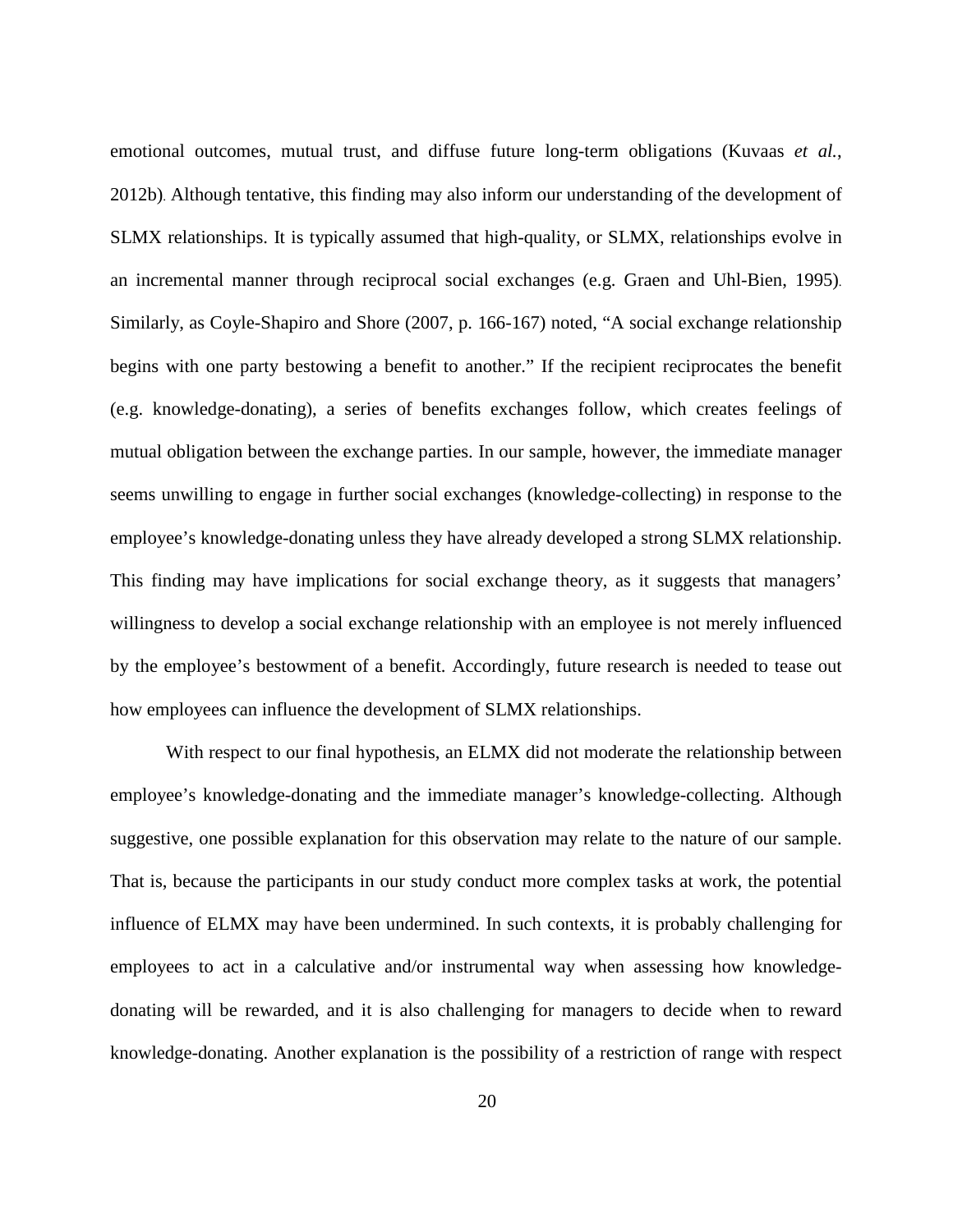to ELMX with a mean of 2.25 (compared to 5.31 for SLMX) and a standard deviation of 1.03. Accordingly, ELMX relationships in our sample may not have been strong enough or may have contained too little variation to influence the mutual exchange of knowledge. Future studies should therefore investigate whether ELMX relationships influence the association between employees' knowledge-donating and managers' knowledge-receiving for less complex tasks. Furthermore, studies are needed in samples where the ELMX relationships are more salient and where the sample contains more variation with respect to ELMX relationships. Finally, whereas SLMX relationships seem to increase the knowledge-sharing and knowledge-combination process, it may be that ELMX relationships increase the occurrence of knowledge-hiding, formally defined as an intentional attempt to conceal or to withhold knowledge that others have requested [\(Connelly](#page-26-6) *et al.*, 2012). Knowledge-hiding differs from a lack of knowledge-sharing because it also incorporates the intent to withhold knowledge that someone else has requested. Although speculative, it could be that the more transactional nature of the ELMX relationship could explain why employees deliberately choose to avoid donating knowledge in situations where the contractual character of the exchange is established and based on discrete agreements (Kuvaas *et al.*[, 2012b\)](#page-29-0) as well as calculus-based trust [\(Uhl-Bien](#page-31-2) *et al.*, 2000).

#### *Limitations and future research*

The results derived from our study should be interpreted in light of several limitations. First, the reliance on a cross-sectional design may limit the validity of our findings, as we cannot exclude the possible presence of reverse causality. An alternative explanation may be that managers' knowledge-collecting causes employees' knowledge-donating, as the employees may be more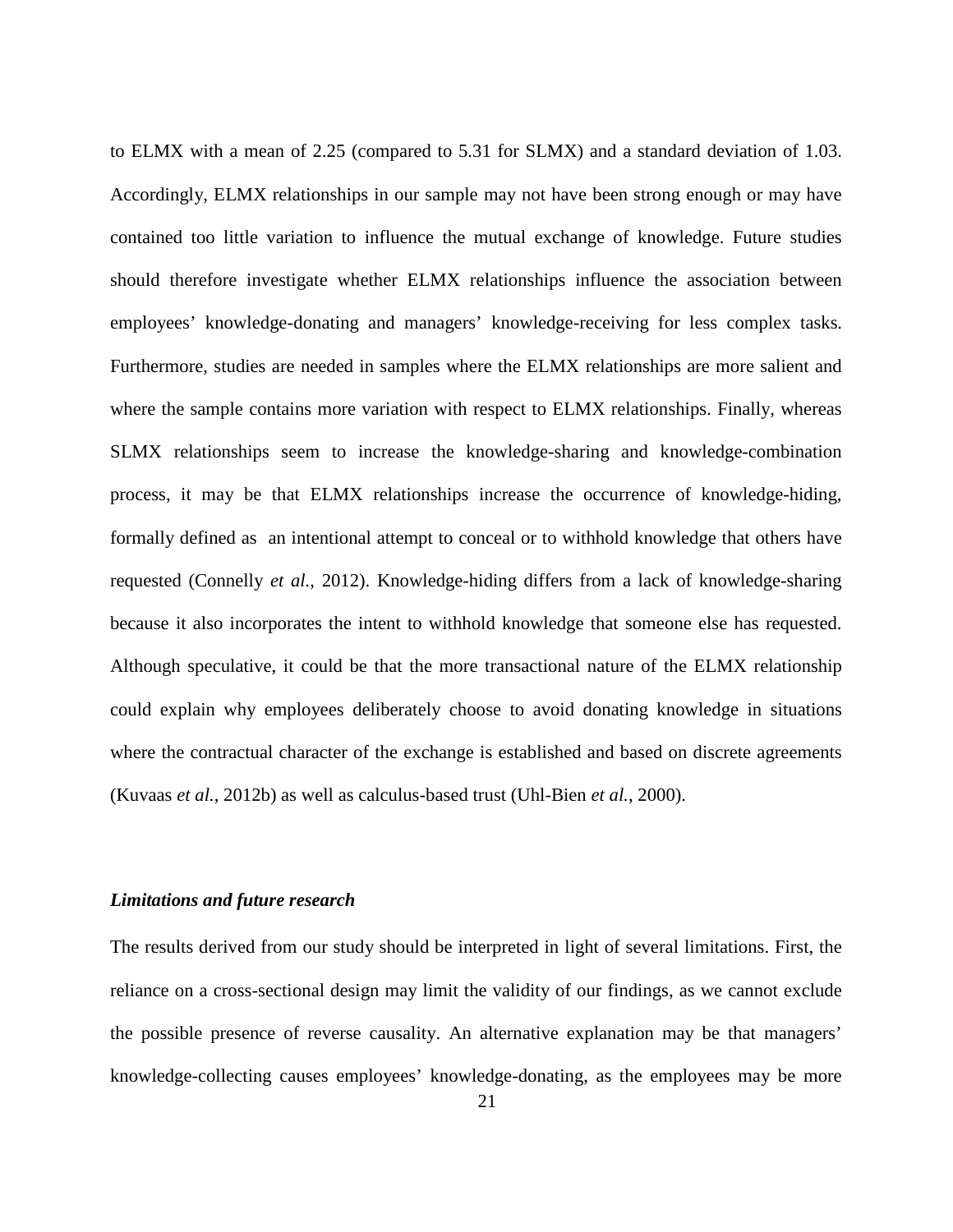willing to donate knowledge when convinced that doing so is useful [\(see Hall, 2001\)](#page-29-4). In order to address this shortcoming, experimental studies are needed. Nevertheless, because knowledgesharing scholars emphasize the ongoing and reciprocal process of sharing knowledge (e.g. [Nonaka and Takeuchi, 1995,](#page-30-4) [von Krogh](#page-32-4) *et al.*, 2001), the issue of causality should not represent a severe threat to the validity of our conclusions. Furthermore, whereas the perceptual variables (perceived knowledge-donating and knowledge-collecting along with perceived SLMX and ELMX) are clearly best represented by self-report data [\(Conway and Lance, 2010\)](#page-26-4), we ensured that a measure of perceived knowledge-collecting was obtained from a different source than the employees themselves [\(i.e. their immediate manager \(Kammeyer-Mueller](#page-29-5) *et al.*, 2010)). However, in attempting to alleviate problems associated with the reliance of self-report data, we also undertook procedural remedies, such as ensuring the anonymity of the respondents [\(Podsakoff](#page-30-1) *et al.*, 2003). In addition, common method variance poses a more serious threat to conclusions about main effects than to conclusions about moderated relationships such as those explored in the current study (e.g. [De Dreu and Nauta, 2009,](#page-27-5) [Harrison](#page-29-6) *et al.*, 1996). Still, future research should use a longitudinal research design so that the relationships between the study variables over time can be more firmly established. Another potential limitation with our study is that we only measured SLMX and ELMX as perceived by the employees. Given recent research that reported modest leader-member agreement with respect to the nature of the relationship (e.g. [Gerstner and Day, 1997,](#page-28-2) Sin *et al.*[, 2009\)](#page-31-4), we could have observed different results if we had measured SLMX and ELMX from the managers' point of view. On the other hand, a recent study by Schriesheim, Wu, and Cooper [\(2011\)](#page-30-5) suggests that the low convergence in descriptions of the relationship may simply be due to item wording effects on the LMX-7 scale. Because we use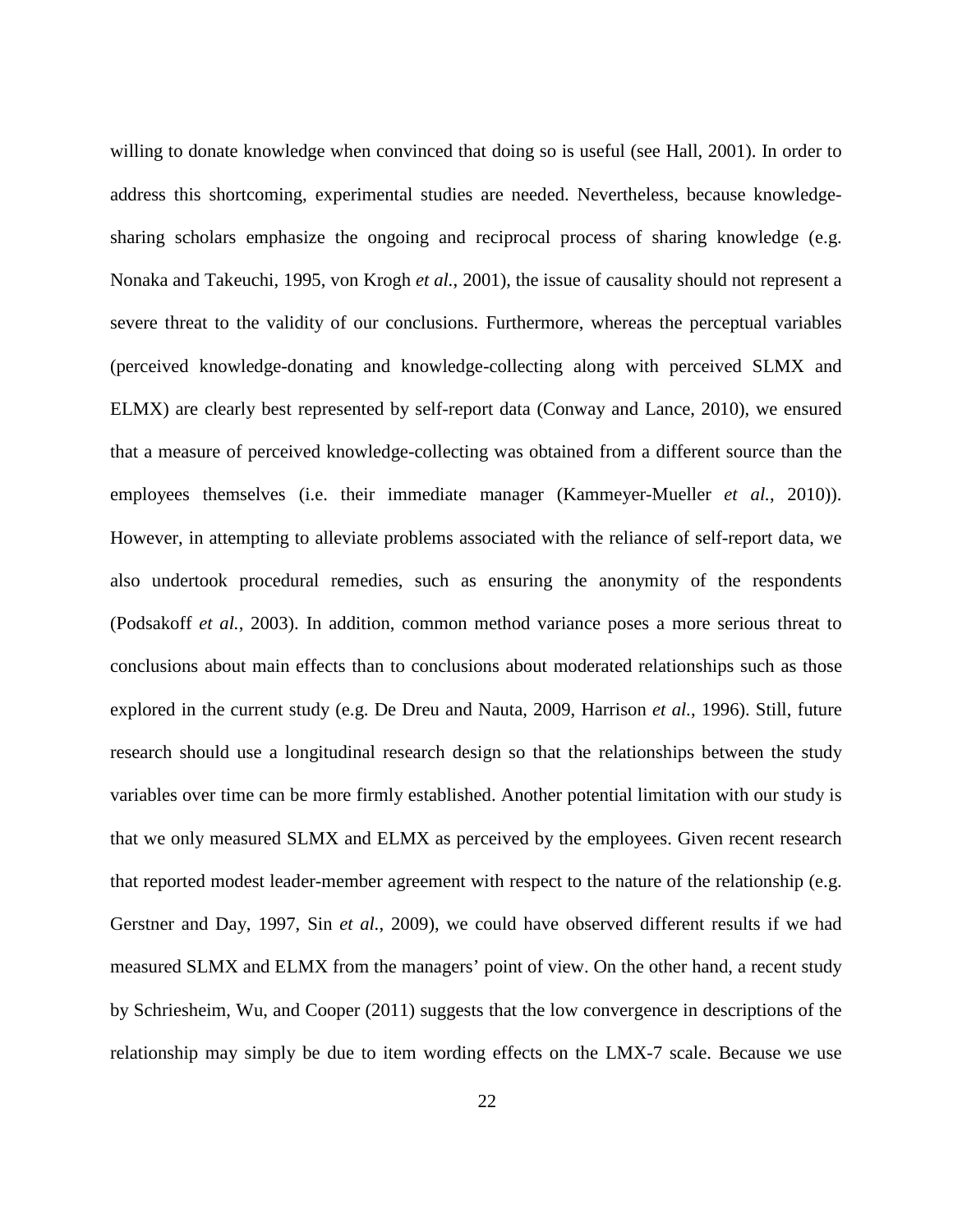different scales to capture the social versus economic nature of the relationship in the present study, it could be that leader-member convergence would have been higher. Nevertheless, future research should measure SLMX and ELMX from both the employees' and the managers' point of view to see whether this will produce different results. The validity of our conclusions may be limited by the fact that we were unable to control for the nested nature of the data (due to a clerical error). For instance, it is possible that observations of managers' knowledge-collecting from each of the employees are not independent (of one another), as some managers may consistently collect more knowledge from *all of their employees* than other managers do. Thus, because the employees are nested within managers (employees from a particular group share the same immediate manager), multilevel modeling is preferred. On the other hand, given the dyadic nature of knowledge-sharing [\(e.g. Foss](#page-28-3) *et al.*, 2009), the shared context of some employees should be less likely to have influenced our results. Even so, future research should use hierarchical linear modeling (HLM) to account for the non-independence of the data [\(Rosen](#page-30-6) *et al.*[, 2011\)](#page-30-6). Finally, the generalizability of our findings may be restricted by the nature of our sample. As such, an interesting avenue for future research might be to investigate the generalizability of our findings across educational levels, occupations, and countries or cultures.

#### *Implications for practice*

Despite our study's limitations, the results may hold important implications for practice. The main take-away for managers and organizations is that we encourage the establishment and nurturing of long-term and trusting SLMX relationships in general and for the mutual exchange of knowledge in particular. The development of a long-term and trusting SLMX relationship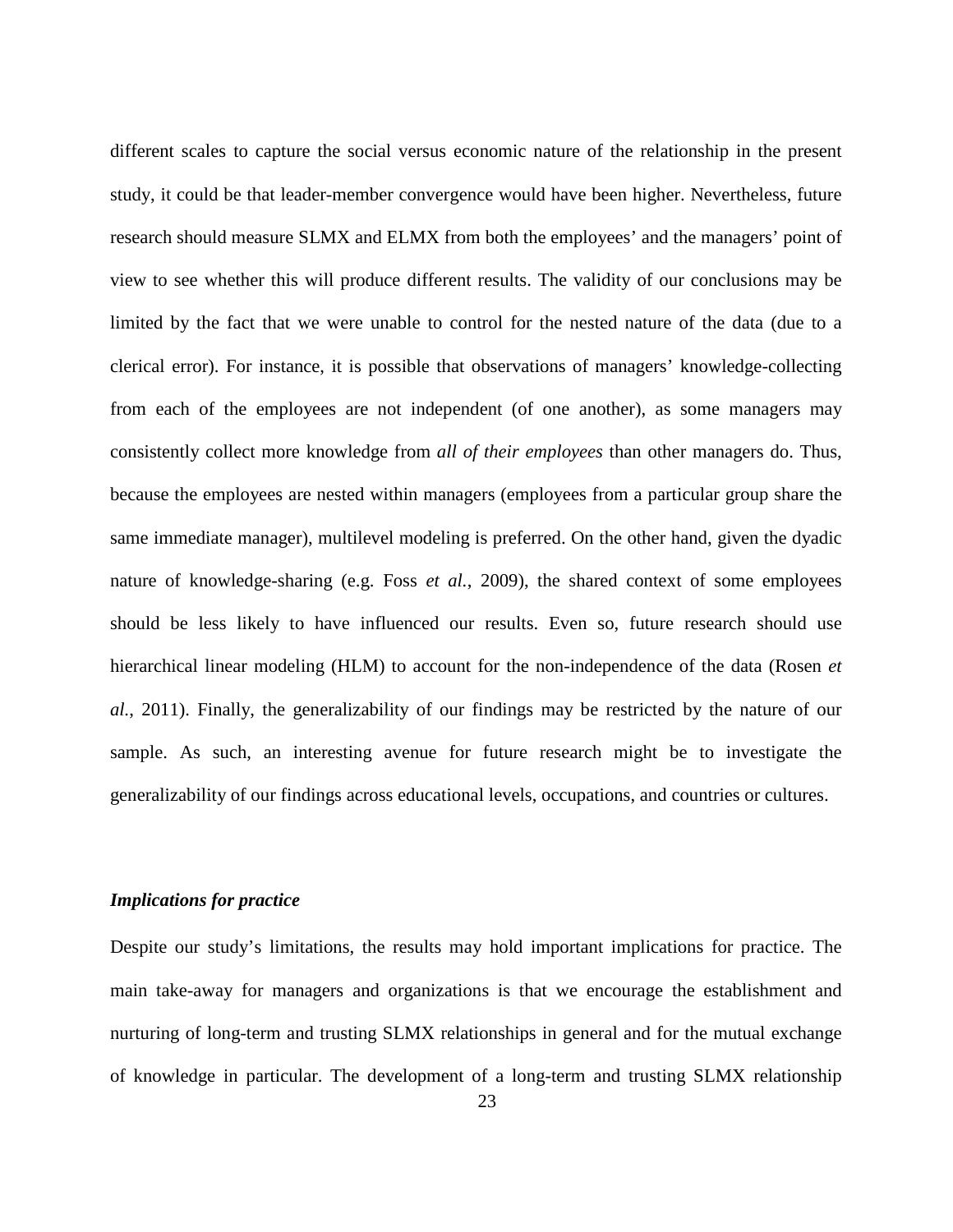between managers and their employees can be aided by relationship-oriented behaviors, including delegating, supporting, consulting, and recognizing (Yukl *et al.*[, 2009\)](#page-33-1). It may also be aided by reduced status distinctions and by investment in commitment-based human resource (HR) practices. Examples of such practices may include the provision of employment security, selective hiring of new personnel, training and development, self-managed teams, decentralization of decision-making, and extensive sharing of financial and performance information throughout the organization [\(Pfeffer, 1998,](#page-30-7) Song *et al.*[, 2009\)](#page-31-5). Finally, one important foundation for the establishment of SLMX is maintaining perceptions of interpersonal and informal justice among employees [\(Walumbwa](#page-32-5) *et al.*, 2009). Therefore, the value for managers in considering employee perceptions of justice should not be underestimated.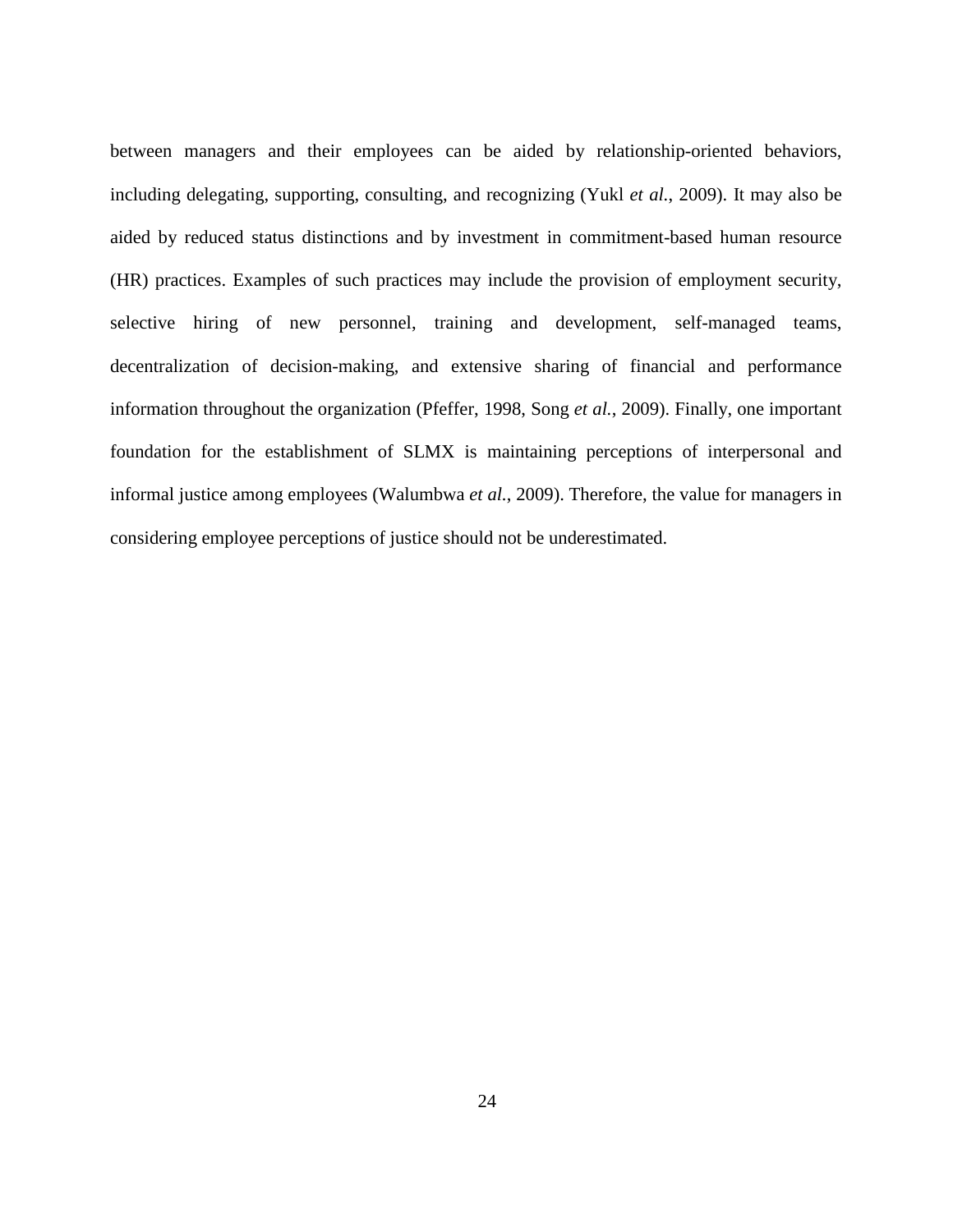#### **References**

<span id="page-25-1"></span>Bass, B. M. and Avolio, B. J. (1990), *Transformational leadership development: manual for the multifactor leadership questionnaire*, Consulting Psychologists Press, Palo Alto, CA.

<span id="page-25-3"></span>Blau, P. M. (1964), *Exchange and power in social life,* Wiley, New York.

- <span id="page-25-2"></span>Brown, M. E., Trevino, L. K. and Harrison, D. A. (2005), "Ethical leadership: a social learning perspective for construct development and testing", *Organizational Behavior and Human Decision Processes,* Vol. 97, No. 2, pp. 117-134.
- <span id="page-25-6"></span>Buch, R., Kuvaas, B. and Dysvik, A. (2011), "The measurement and outcomes of economic leader-member exchange relationships", *Paper presented at The 71st Annual Meeting of the Academy of Management,* San Antonio, TX.
- <span id="page-25-4"></span>Buch, R., Kuvaas, B., Dysvik, A. and Schyns, B. (In press), "If and when social and economic leader-member exchange relationships predict follower performance", *Leadership & Organization Development Journal.*
- <span id="page-25-0"></span>Carmeli, A., Atwater, L. and Levi, A. (2011), "How leadership enhances knowledge sharing: The intervening roles of relational and organizational identification", *Journal of Technology Transfer,* Vol. 36, No. 3, pp. 257-274.
- <span id="page-25-5"></span>Chan, D. (2009), "So why ask me? Are self-report data really that bad?", In Lance, C. E. and Vandeberg, R. J. (Eds.), *Statistical and methodological myths and urban legends,* London: Routledge. pp. 309-336.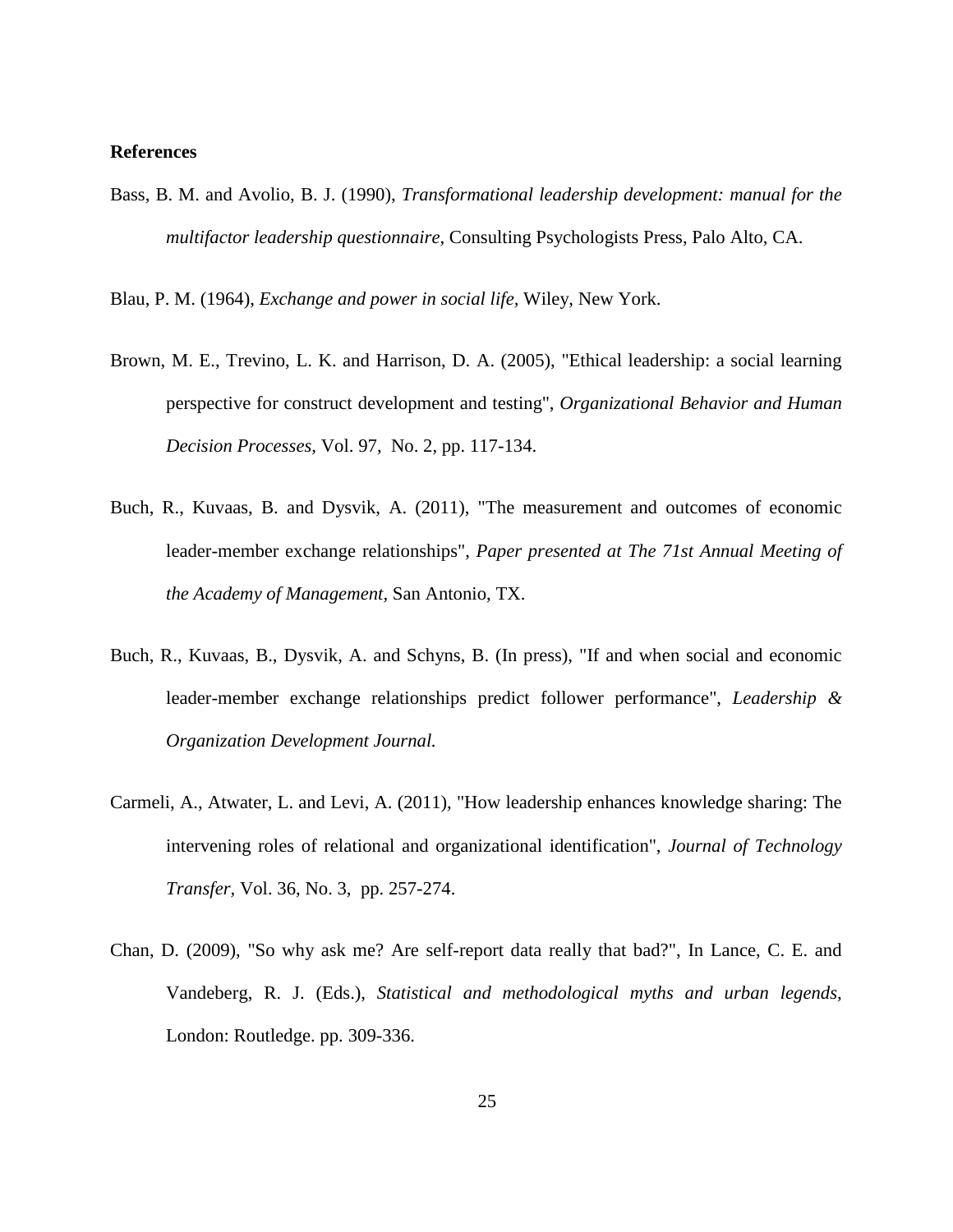- <span id="page-26-5"></span>Cohen, J., Cohen, P., West, S. G. and Aiken, L. S. (2003), *Applied multiple regression/correlation analysis for the behavioral sciences,* Lawrence Erlbaum Associates, London.
- <span id="page-26-0"></span>Collins, C. J. and Smith, K. G. (2006), "Knowledge exchange and combination: The role of human resource practices in the performance of high-technology firms", *Academy of Management Journal,* Vol. 49, No. 3, pp. 544-560.
- <span id="page-26-1"></span>Colquitt, J. A., Conlon, D. E., Wesson, M. J., Porter, C. and Ng, K. Y. (2001), "Justice at the millennium: A meta-analytic review of 25 years of organizational justice research", *Journal of Applied Psychology,* Vol. 86, No. 3, pp. 425-445.
- <span id="page-26-6"></span>Connelly, C. E., Zweig, D., Webster, J. and Trougakos, J. P. (2012), "Knowledge hiding in organizations", *Journal of Organizational Behavior,* Vol. 33, No. 1, pp. 64-88.
- <span id="page-26-3"></span>Constant, D., Kiesler, S. and Sproull, L. (1994), "What's mine is ours, or is it? - A study of attitudes about information sharing", *Information Systems Research,* Vol. 5, No. 4, pp. 400-421.
- <span id="page-26-4"></span>Conway, J. M. and Lance, C. E. (2010), "What reviewers should expect from authors regarding common method bias in organizational research", *Journal of Business and Psychology,* Vol. 25, No. 3, pp. 325-334.
- <span id="page-26-2"></span>Coyle-Shapiro, J. a. M. and Conway, N. (2004), "The employment relationship through the lens of social exchange", In Coyle-Shapiro, J. A.-M., Shore, L. M., Taylor, M. S. and Tetrick,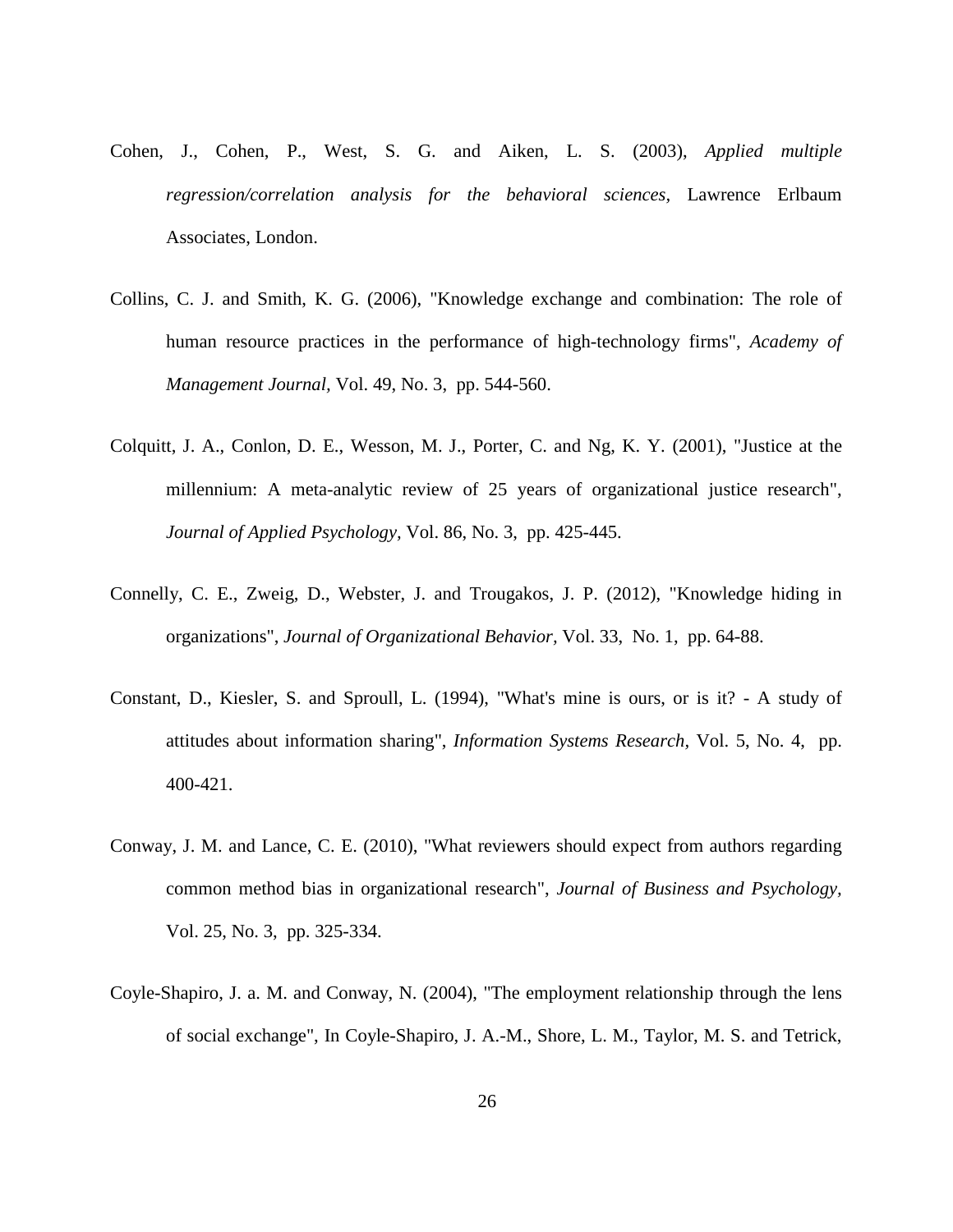L. E. (Eds.) *The employment relationship: Examining psychological and contextual perspectives,* Oxford University Press. Oxford, pp. 6-28.

- <span id="page-27-4"></span>Coyle-Shapiro, J. A. M. and Shore, L. M. (2007), "The employee-organization relationship: Where do we go from here?", *Human Resource Management Review,* Vol. 17, No. 2. pp. 166-179.
- <span id="page-27-2"></span>Cropanzano, R. and Mitchell, M. S. (2005), "Social exchange theory: An interdisciplinary review", *Journal of Management,* Vol. 31, No. 6, pp. 874-900.
- <span id="page-27-3"></span>Cropanzano, R., Rupp, D. E., Mohler, C. J. and Schminke, M. (2001), "Three roads to organizational justice", In Ferris, J. (Ed.) *Research in personnel and human resources management,* JAI Press, Greenwich, CT, pp. 1-113
- <span id="page-27-5"></span>De Dreu, C. K. W. and Nauta, A. (2009), "Self-interest and other-orientation in organizational behavior: Implications for job performance, prosocial behavior, and personal initiative", *Journal of Applied Psychology,* Vol. 94, No. 4, pp. 913-926.
- <span id="page-27-0"></span>De Vries, R. E., Van Den Hooff, B. and De Ridder, J. A. (2006), "Explaining Knowledge Sharing: The Role of Team Communication Styles, Job Satisfaction, and Performance Beliefs", *Communication Research,* Vol. 33, No. 2, pp. 115-135.
- <span id="page-27-1"></span>Salamon, D. S. and Robinson, S. L. (2008), "Trust that binds: The impact of collective felt trust on organizational performance", *Journal of Applied Psychology,* Vol. 93, No. 3, pp. 593- 601.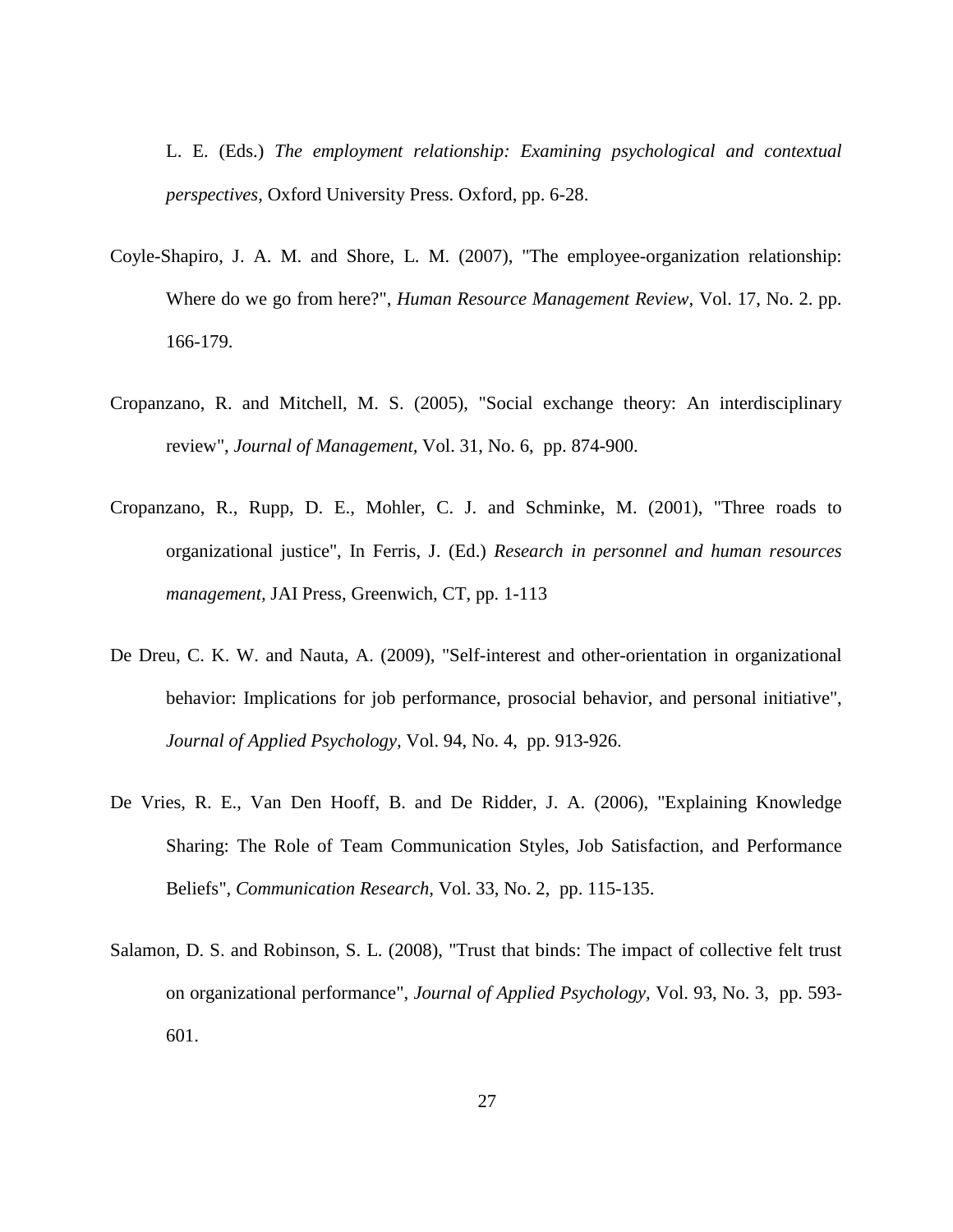<span id="page-28-7"></span>Farrell, A. M. (2010), "Insufficient discriminant validity: A comment on Bove, Pervan, Beatty, and Shiu (2009)", *Journal of Business Research,* Vol. 63, No. 3, pp. 324-327.

<span id="page-28-6"></span>Fiske, S. T. and Taylor, S. E. (1991), *Social Cognition,* McGraw-Hill, New York.

- <span id="page-28-3"></span>Foss, N. J., Minbaeva, D. B., Pedersen, T. and Reinholt, M. (2009), "Encouraging knowledge sharing among employees: How job design matters", *Human Resource Management,* Vol. 48, No. 6, pp. 871-893.
- <span id="page-28-1"></span>Gang, W., Oh, I. S., Courtright, S. and Colbert, A. E. (2011), "Transformational Leadership and Performance Across Criteria and Levels: A Meta-Analytic Review of 25 Years of Research", *Group & Organization Management,* Vol. 36, No. 2, pp. 223-270.
- <span id="page-28-2"></span>Gerstner, C. R. and Day, D. V. (1997), "Meta-analytic review of leader-member exchange theory: Correlates and construct issues", *Journal of Applied Psychology,* Vol. 82, No. 6, pp. 827- 844.
- <span id="page-28-4"></span>Gouldner, A. W. (1960), "The norm of reciprocity", *American Sociological Review,* Vol. 25, No. 2, pp. 165-167.
- <span id="page-28-5"></span>Graen, G. and Uhl-Bien, M. (1995), "Relationship-based approach to leadership: Development of leader-member exchange (LMX) theory of leadership over 25 years: Applying a multilevel multi-domain perspective", *The Leadership Quarterly,* Vol. 6, No. 2, pp. 219-247.
- <span id="page-28-0"></span>Grant, R. M. (1996), "Toward a knowledge-based theory of the firm". *Strategic Management Journal,* Vol. 17, No. 7, pp. 109-122.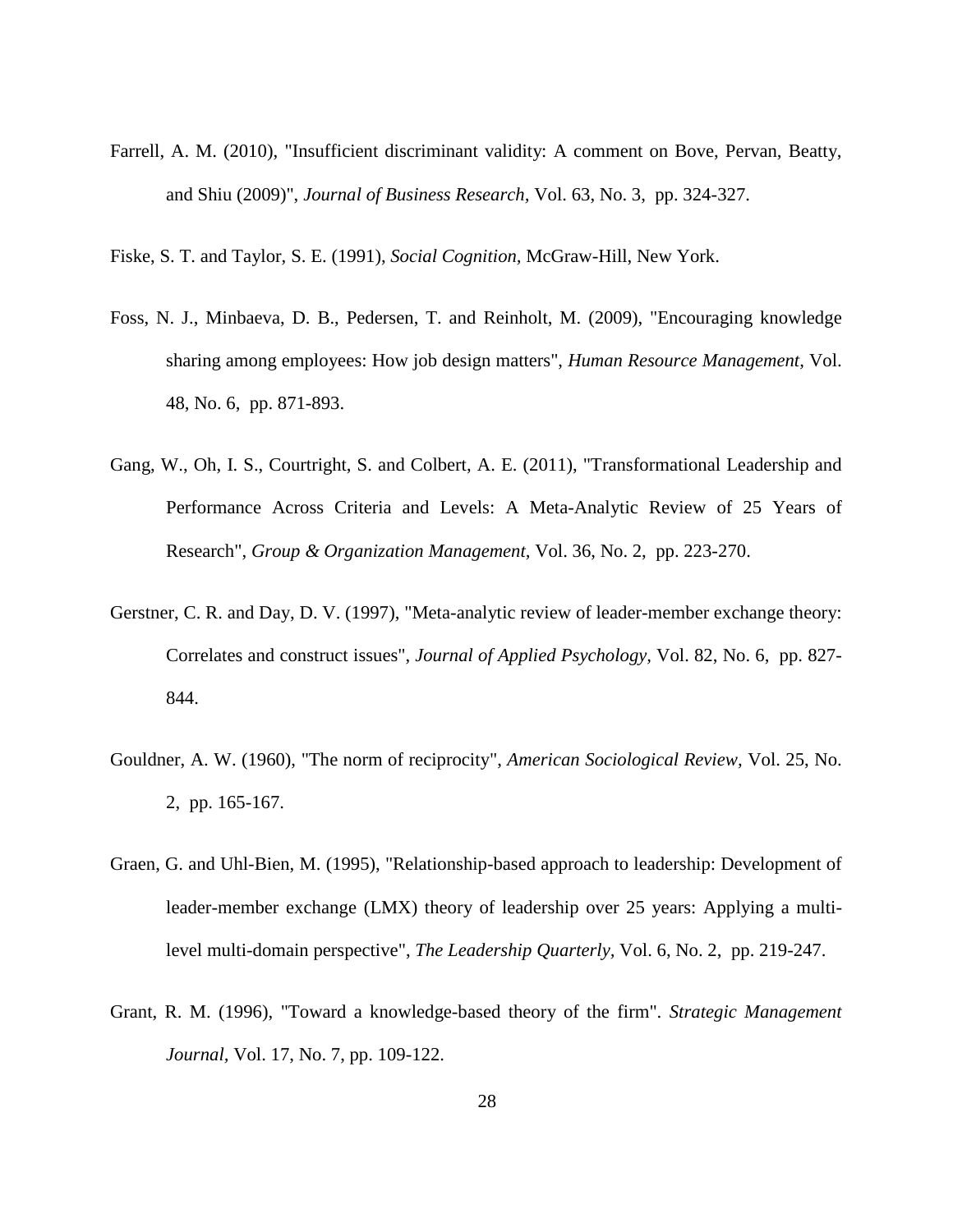- <span id="page-29-3"></span>Hair, J. F., Black, W. C., Babin, B. J., Anderson, R. E. and Tatham, R. L. (2006), "*Multivariate data analysis",* Prentice Hall, Upper Saddle River, N.J.
- <span id="page-29-4"></span>Hall, H. (2001), "Input-friendliness: Motivating knowledge sharing across intranets". *Journal of Information Science,* Vol. 27, No. 3, pp. 139-146.
- <span id="page-29-6"></span>Harrison, D. A., Mclaughlin, M. E. and Coalter, T. M. (1996), "Context, cognition, and common method variance: Psychometric and verbal protocol evidence", *Organizational Behavior and Human Decision Processes,* Vol. 68, No. 3, pp. 246-261.
- <span id="page-29-5"></span>Kammeyer-Mueller, J., Steel, P. D. G. and Rubenstein, A. (2010), "The Other Side of Method Bias: The Perils of Distinct Source Research Designs", *Multivariate Behavioral Research,* Vol. 45, No. 2, pp. 294-321.
- <span id="page-29-2"></span>Kiffin-Petersen, S. A. and Cordery, J. L. (2003), "Trust, individualism and job characteristics as predictors of employee preference for teamwork", *International Journal of Human Resource Management,* Vol. 14, No. 1, pp. 93-116.
- <span id="page-29-1"></span>Kuvaas, B., Buch, R. and Dysvik, A. (2012a), "Perceived training intensity and knowledge sharing: Sharing for intrinsic and prosocial reasons", *Human Resource Management,* Vol. 51, No. 2, pp. 167-187.
- <span id="page-29-0"></span>Kuvaas, B., Buch, R., Dysvik, A. and Haerem, T. (2012b), "Economic and social leader–member exchange relationships and follower performance", *The Leadership Quarterly,* Vol. 23, No. 5, pp. 756-765.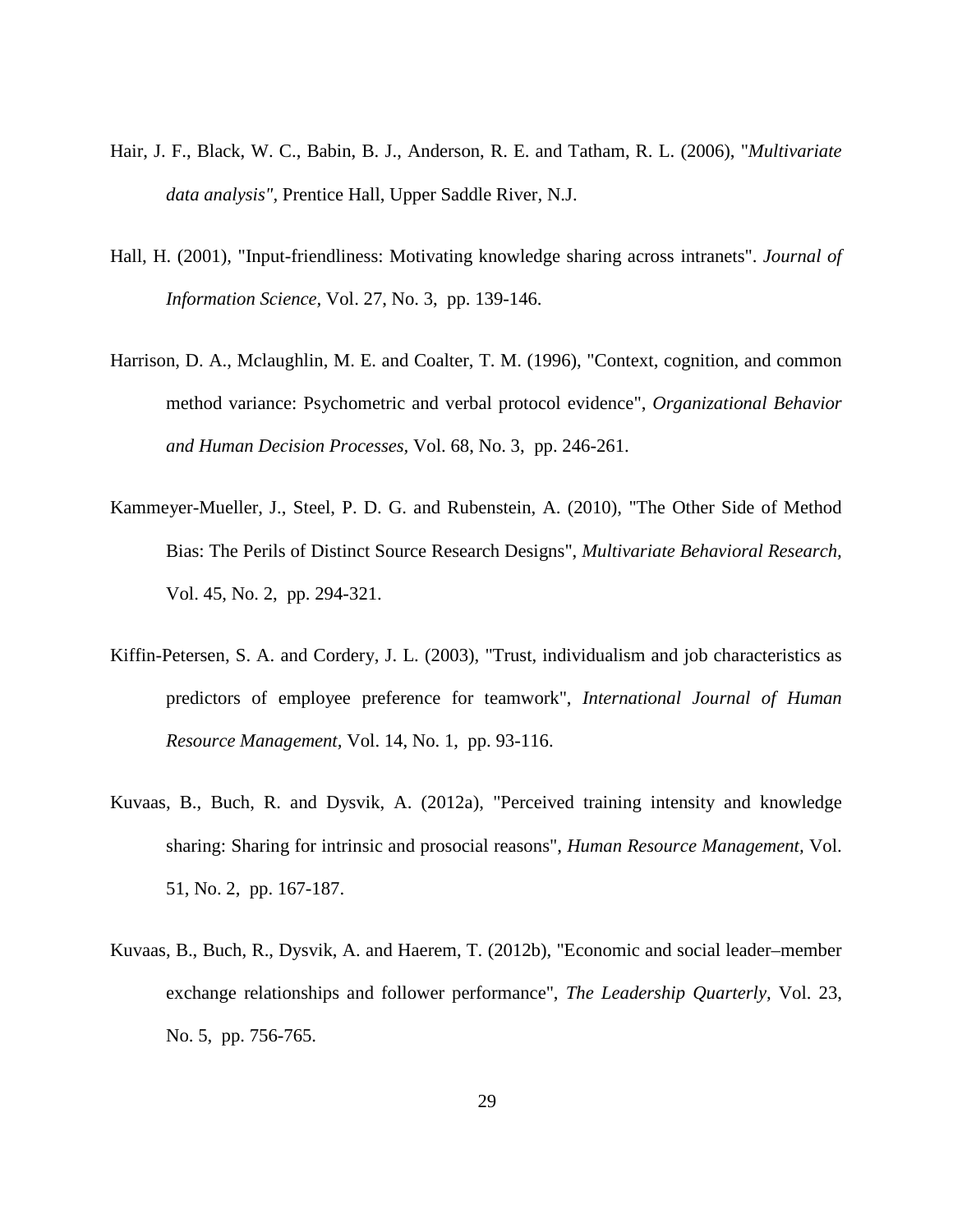- <span id="page-30-4"></span>Nonaka, I. and Takeuchi, H. (1995), *The Knowledge-Creating Company,* Oxford University Press, New York.
- <span id="page-30-3"></span>Nunnally, J. C. and Bernstein, I. H. (2007), *Psychometric theory,* McGraw-Hill, New York, NY.
- <span id="page-30-2"></span>Ojha, A. K. (2005), "Impact of team demography on knowledge sharing in software project teams", *South Asian Journal of Management* Vol. 12, No. 3, pp. 67-78.
- <span id="page-30-7"></span>Pfeffer, J. (1998), "Seven practices of successful organizations", *California Management Review,* Vol. 40, No. 2, pp. 96-124.
- <span id="page-30-1"></span>Podsakoff, P. M., Mackenzie, S. B., Lee, J.-Y. and Podsakoff, N. P. (2003), "Common method biases in behavioral research: A critical review of the literature and recommended remedies", *Journal of Applied Psychology,* Vol. 88, No. 5, pp. 879-903.
- <span id="page-30-0"></span>Riege, A. (2005), "Three-dozen knowledge-sharing barriers managers must consider", *Journal of Knowledge Management,* Vol. 9, No. 3, pp. 18-35.
- <span id="page-30-6"></span>Rosen, C. C., Harris, K. J. and Kacmar, K. M. (2011), "LMX, Context Perceptions, and Performance: An Uncertainty Management Perspective", *Journal of Management,* Vol. 37, No. 3, pp. 819-838.
- <span id="page-30-5"></span>Schriesheim, C. A., Wu, J. B. and Cooper, C. D. (2011), "A two-study investigation of item wording effects on leader-follower convergence in descriptions of the leader-member exchange (LMX) relationship", *The Leadership Quarterly,* Vol. 22, No. 5, pp. 881-892.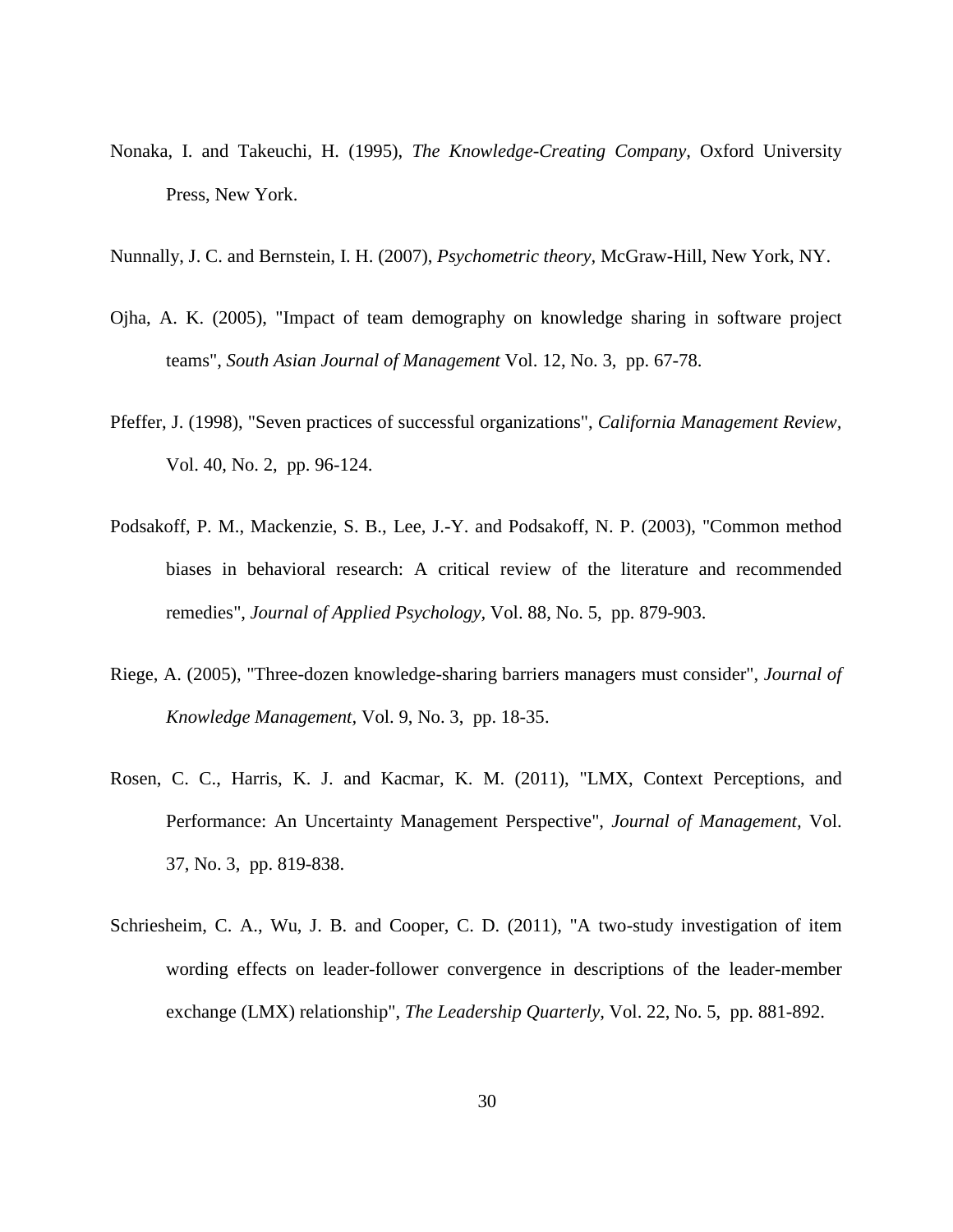- <span id="page-31-0"></span>Shore, L. M., Tetrick, L. E., Lynch, P. and Barksdale, K. (2006), "Social and economic exchange: Construct development and validation", *Journal of Applied Social Psychology,* Vol. 36, No. 4, pp. 837-867.
- <span id="page-31-4"></span>Sin, H. P., Nahrgang, J. D. and Morgeson, F. P. (2009), "Understanding why they don't see eye to eye: An examination of leader-member exchange (LMX) agreement", *Journal of Applied Psychology,* Vol. 94, No. 4, pp. 1048-1057.
- <span id="page-31-5"></span>Song, L. J., Tsui, A. S. and Law, K. S. (2009), "Unpacking Employee Responses to Organizational Exchange Mechanisms: The Role of Social and Economic Exchange Perceptions", *Journal of Management,* Vol. 35, No. 1, pp. 56-93.
- <span id="page-31-2"></span>Uhl-Bien, M., George, G. and Scandura, T. A. (2000), "Implications of leader-member exchange (LMX) for strategic human resource management systems: Relationships as social capital for competitive advantage", In Ferris, G. R. (Ed.) *Research in Personnel and Human Resouce Management,* JAI Press, Greenwich, CT., pp. 137-185.
- <span id="page-31-1"></span>Van Den Hooff, B. and Van Weenen, F. D. L. (2004), "Committed to share: commitment and CMC use as antecedents of knowledge sharing", *Knowledge & Process Management,* Vol. 11, No. 1, pp. 13-24.
- <span id="page-31-3"></span>Van Dyne, L., Graham, J. W. and Dienesch, R. M. (1994), "Organizational Citizenship Behavior - Construct Redefinition, Measurement, and Validation", *Academy of Management Journal,* Vol. 37, No. 4, pp. 765-802.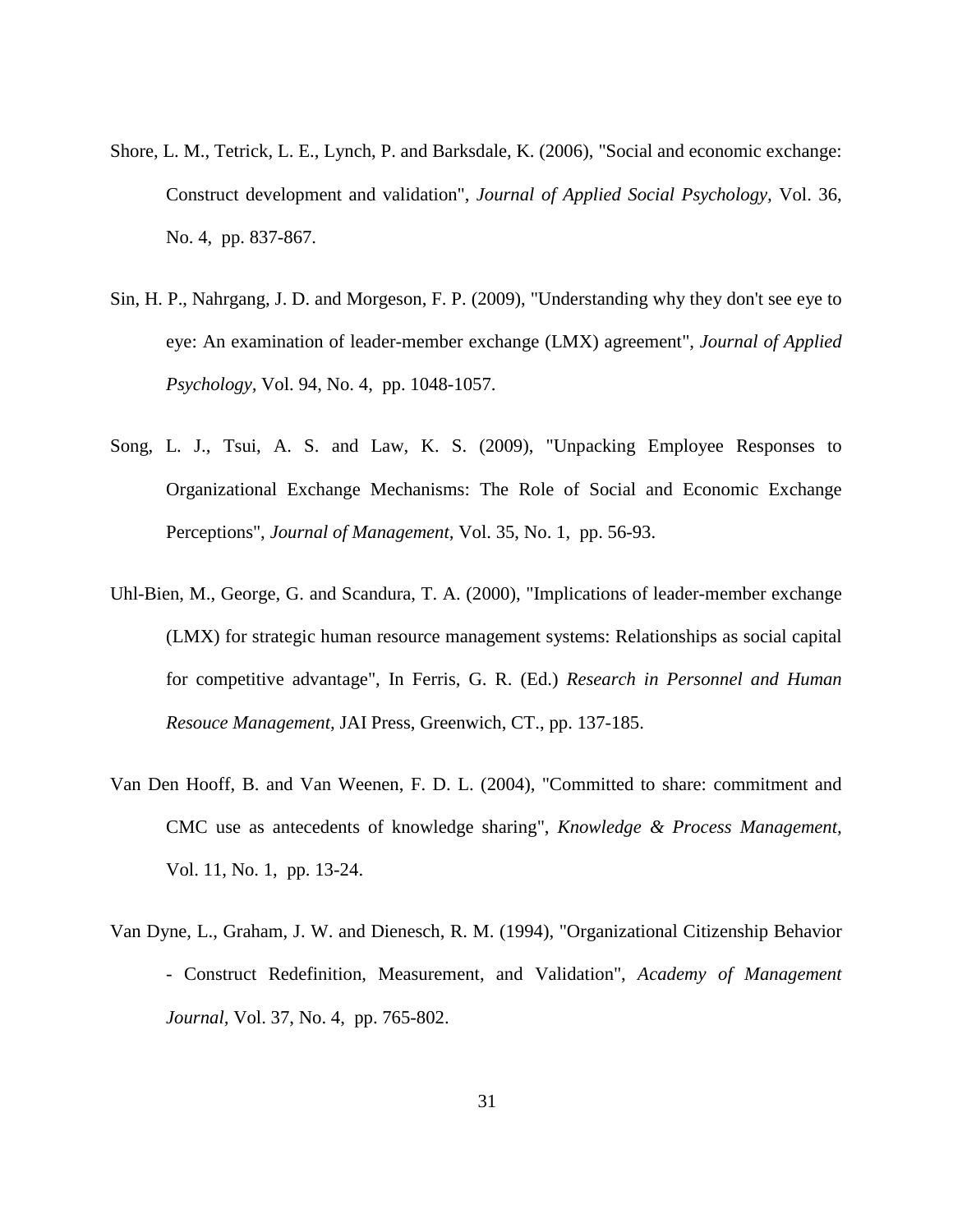- <span id="page-32-0"></span>Van Wijk, R., Jansen, J. J. P. and Lyles, M. A. (2008), "Inter- and intra-organizational knowledge transfer: A meta-analytic review and assessment of its antecedents and consequences", *Journal of Management Studies,* Vol. 45, No. 4, pp. 830-853.
- <span id="page-32-4"></span>Von Krogh, G., Ichijo, K. and Nonaka, I. (2001), *Enabling knowledge creation,* Oxford University Press, Oxford.
- <span id="page-32-2"></span>Walumbwa, F. O., Cropanzano, R. and Goldman, B. M. (2011), "How leader-member exchange influences effective work behaviors: social exchange and internal-external efficacy perspectives", *Personnel Psychology,* Vol. 64, No. 3, pp. 739-770.
- <span id="page-32-5"></span>Walumbwa, F. O., Cropanzano, R. and Hartnell, C. A. (2009), "Organizational justice, voluntary learning behavior, and job performance: A test of the mediating effects of identification and leader-member exchange", *Journal of Organizational Behavior,* Vol. 30, No. 8, pp. 1103-1126.
- <span id="page-32-1"></span>Wang, S. and Noe, R. A. (2010), "Knowledge sharing: A review and directions for future research", *Human Resource Management Review,* Vol. 20, No. 2, pp. 115-131.
- <span id="page-32-3"></span>Wayne, S. J., Coyle-Shapiro, J., Eisenberger, R., Liden, R. C., Rousseau, D. M. and Shore, L. M. (2009), "Social influences", In Klein, H. J., Becker, T. E. and Meyer, J. P. (Eds.) *Commitment in Organizations: Accumulated Wisdom and New Directions,* Routledge, New York, pp., 253-284.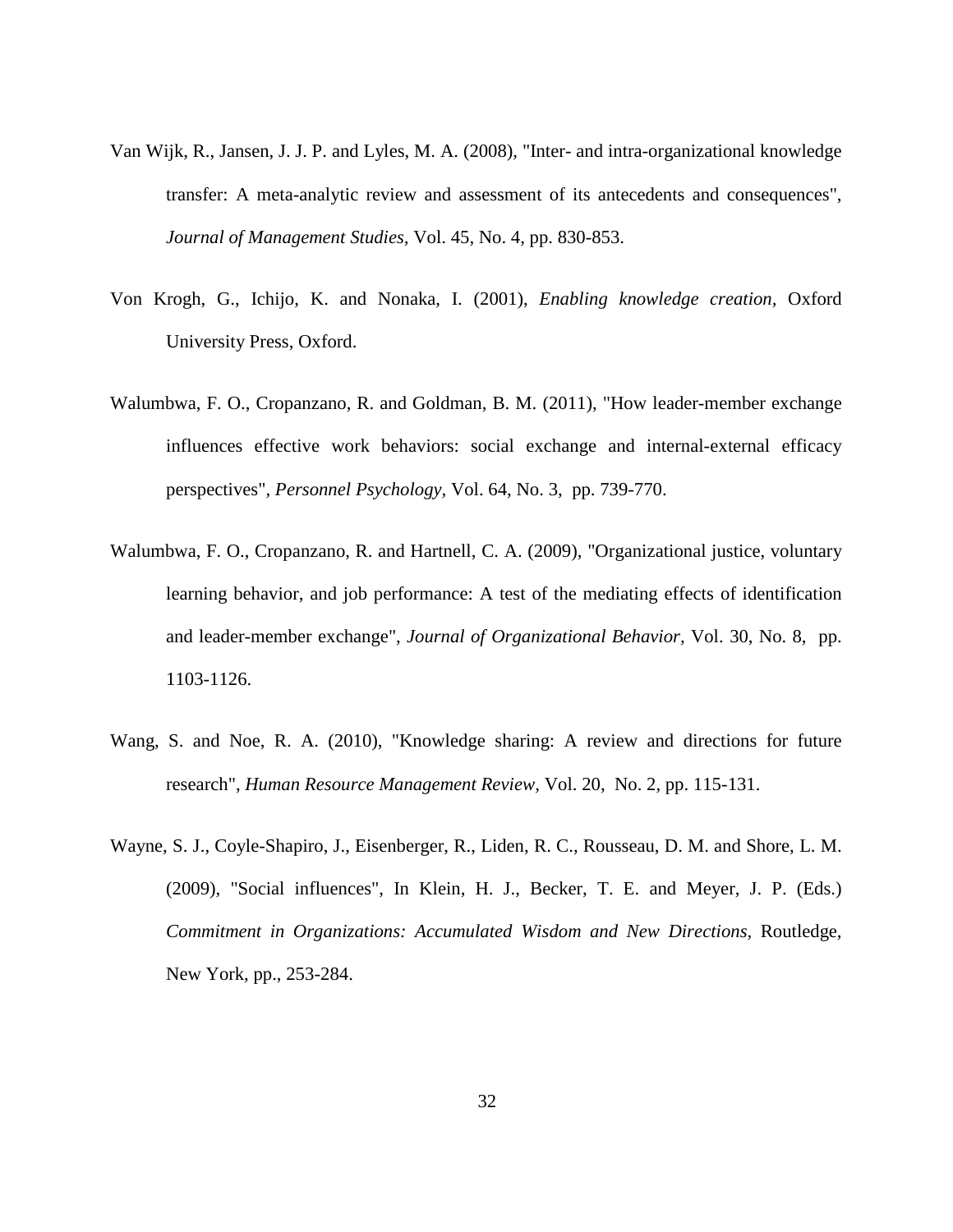- <span id="page-33-0"></span>Wayne, S. J., Shore, L. M. and Liden, R. C. (1997), "Perceived organizational support and leadermember exchange: A social exchange perspective", *Academy of Management Journal,* Vol. 40, No. 1, pp. 82-111.
- <span id="page-33-1"></span>Yukl, G. A., O'donnell, M. and Taber, T. (2009), "Influence of leader behaviors on the leadermember exchange relationship", *Journal of Managerial Psychology,* Vol. 24, No. 4, pp. 289-299.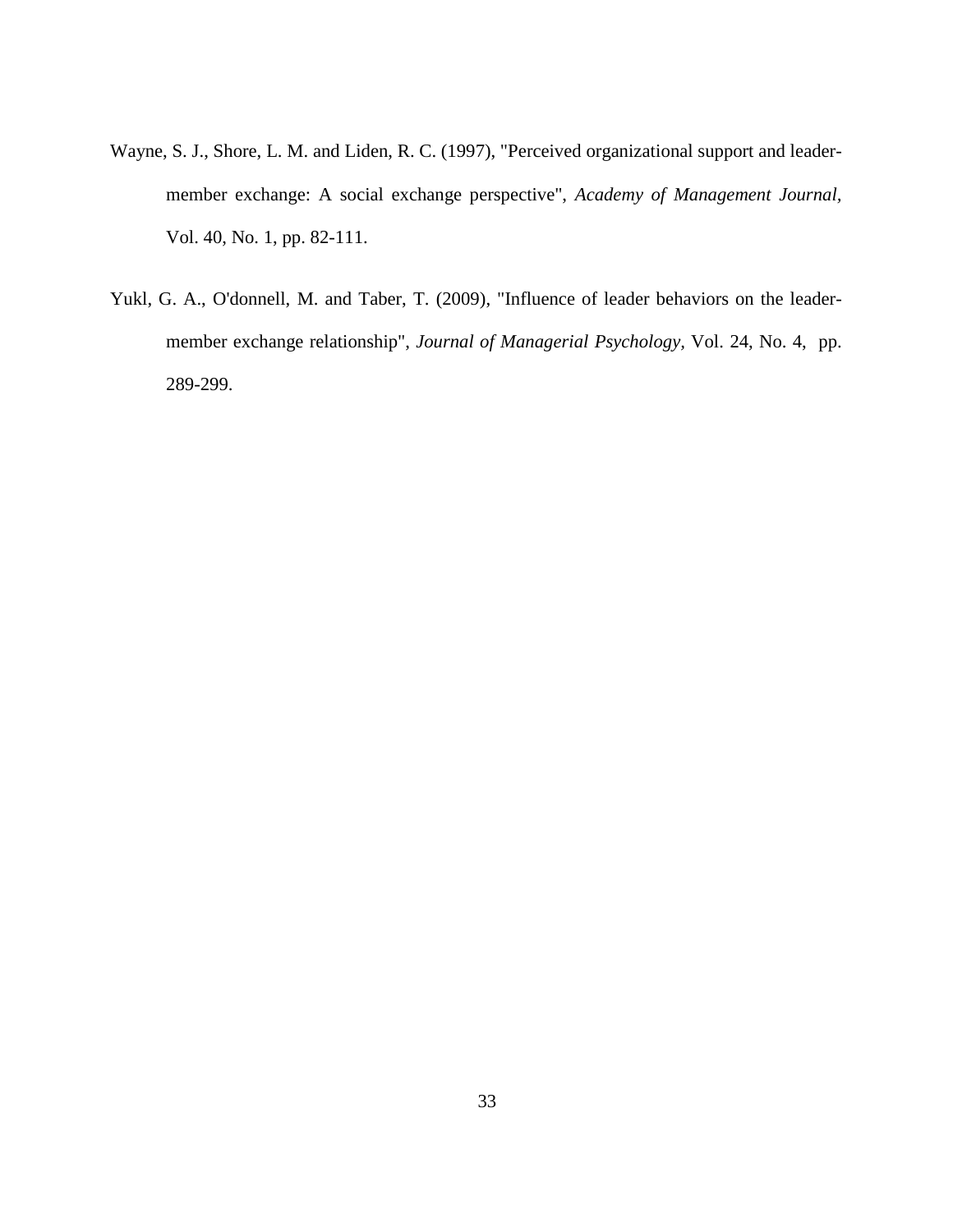## **Appendix.** Principal Component Analysis with Promax Rotation

| Items                                                                     | <b>ELMX</b> | <b>SLMX</b> | <b>EPKS</b> |        |
|---------------------------------------------------------------------------|-------------|-------------|-------------|--------|
| <b>ELMX3</b> : I am only willing to exert extra effort for the benefit of | .80         |             |             |        |
| my immediate supervisor if I believe it will increase my chances          |             |             |             |        |
| of achieving personal benefits such as more attractive work               |             |             |             |        |
| assignments of promotion.                                                 |             |             |             |        |
| <b>ELMX5:</b> I usually negotiate with my immediate supervisor how        | <u>.77</u>  |             |             |        |
| I will be rewarded for performing a give task.                            |             |             |             |        |
| <b>ELMX1</b> : I only want to do more for my immediate supervisor         | <u>.76</u>  |             |             |        |
| when I know in advance what I will get in return.                         |             |             |             |        |
| <b>ELMX4</b> : I watch very carefully what I get from my immediate        | <u>.75</u>  |             |             |        |
| supervisor, relative to what I contribute.                                |             |             |             |        |
| <b>ELMX8:</b> I watch carefully that I get something tangible in          | <u>.74</u>  |             |             |        |
| return for doing something extra for my immediate supervisor.             |             |             |             |        |
| <b>ELMX2:</b> In order for me to feel certain that I will receive         | <u>.72</u>  | $-.32$      |             |        |
| something in return for a favor, my supervisor and I have to              |             |             |             |        |
| specify the return in advance.                                            |             |             |             |        |
| <b>ELMX7</b> : If I am going to exert extra effort for my immediate       | <u>.69</u>  |             |             |        |
| supervisor I weigh the advantages and disadvantages of doing              |             |             |             |        |
| SO.                                                                       |             |             |             |        |
| <b>ELMX6</b> : I rarely or never do a favor for my immediate              | .68         |             |             | $-.34$ |
| supervisor without having a clear expectation that the favor will         |             |             |             |        |
| be retuned in the course of a short time.                                 |             |             |             |        |
| <b>ELMX9</b> : If my immediate supervisor does something extra for        | .58         |             |             |        |
| me, I try to return the favor as soon as possible in order to             |             |             |             |        |
| restore the balance in our give and take relationship.                    |             |             |             |        |
| <b>ELMX12:</b> I do what my immediate supervisor asks of me,              | .49         |             | $-.36$      |        |
| mainly because he or she is my formal boss                                |             |             |             |        |
| SLMX2: I worry that all my efforts on behalf of my immediate              |             | <u>.89</u>  |             |        |
| manager will never be rewarded (Reverse scored)                           |             |             |             |        |
| <b>SLMX3</b> : My relationship with my immediate manager is about         |             | <u>.77</u>  |             |        |
| mutual sacrifice; sometimes I give more than I receive and                |             |             |             |        |
| sometimes I receive more than I give                                      |             |             |             |        |
| <b>SLMX5</b> : My relationship with my immediate manager is based         |             | <u>.76</u>  |             |        |
| on mutual trust                                                           |             |             |             |        |
| <b>SLMX1</b> : I don't mind working hard today - I know I will            |             | <u>.76</u>  |             |        |
| eventually be rewarded by my immediate manager                            |             |             |             |        |
| SLMX4: Even though I may not always receive the recognition               |             | <u>.72</u>  |             |        |
| from my immediate manager I deserve, I know that he or she                |             |             |             |        |
| will take good care of me in the future                                   |             |             |             |        |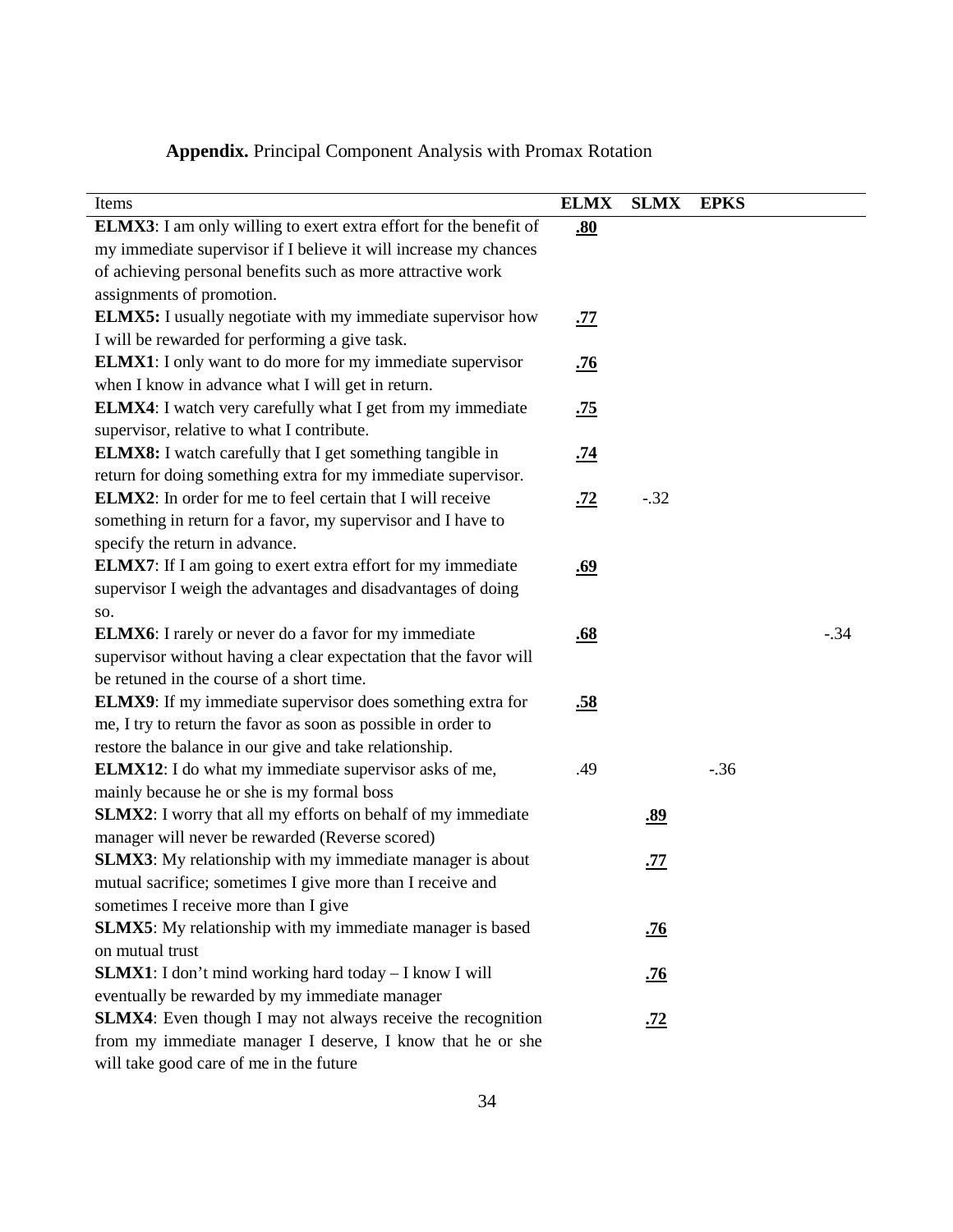| <b>SLMX6</b> : My immediate manager has made a significant                                              |            | <u>.65</u> |            |         |      |  |  |  |
|---------------------------------------------------------------------------------------------------------|------------|------------|------------|---------|------|--|--|--|
| investment in me                                                                                        |            |            |            |         |      |  |  |  |
| <b>EKD1</b> : I regularly inform my immediate manager of what I am                                      |            |            | <u>.80</u> |         |      |  |  |  |
| working on                                                                                              |            |            |            |         |      |  |  |  |
| <b>EKD4:</b> I consider it important that my immediate manager is                                       |            |            | <u>.75</u> |         | .35  |  |  |  |
| aware of what I am working on                                                                           |            |            |            |         |      |  |  |  |
| <b>EKD3</b> : I share information that I have acquired with my                                          |            |            | <u>.63</u> |         |      |  |  |  |
| immediate manager                                                                                       |            |            |            |         |      |  |  |  |
| <b>EKD2</b> : When I have learned something new, I make sure my<br>immediate manager learn about it too |            |            | <u>.54</u> |         |      |  |  |  |
| <b>ELMX10</b> : If I increase my efforts for my immediate manager, it                                   |            | .87        |            |         |      |  |  |  |
| is because I want something specific in return                                                          |            |            |            |         |      |  |  |  |
| <b>ELMX11:</b> When I repay my immediate supervisor for a favor, it                                     |            |            |            | $.80\,$ |      |  |  |  |
|                                                                                                         |            |            |            |         |      |  |  |  |
| is usually not because I feel grateful, or because I feel I should,                                     |            |            |            |         |      |  |  |  |
| but rather because it can have negative consequences for me if I                                        |            |            |            |         |      |  |  |  |
| fail to do so                                                                                           |            |            |            |         |      |  |  |  |
| .33<br><b>SLMX8</b> : The things I do on the job today will benefit my                                  |            |            |            |         |      |  |  |  |
| standing with my store manager in the long run                                                          |            |            |            |         |      |  |  |  |
| <b>SLMX7:</b> I try to look out for the best interest of my store                                       | <u>.49</u> |            |            |         |      |  |  |  |
| manager because I can rely on my store manager to take care of                                          |            |            |            |         |      |  |  |  |
| me                                                                                                      |            |            |            |         |      |  |  |  |
| Eigenvalues                                                                                             | 6.49       | 4.50       | 1.49       | 1.45    | 1.06 |  |  |  |
| % of variance                                                                                           | 27.04      | 18.74      | 6.19       | 6.04    | 4.43 |  |  |  |

Factor loadings less than .30 are not shown; **bold and underlined loadings included in the final scales**; ; ELMX =

Economic Leader-Member Exchange; SLMX = Social Leader-Member Exchange; EKD = Employees' Knowledge

Donating.

 $\overline{a}$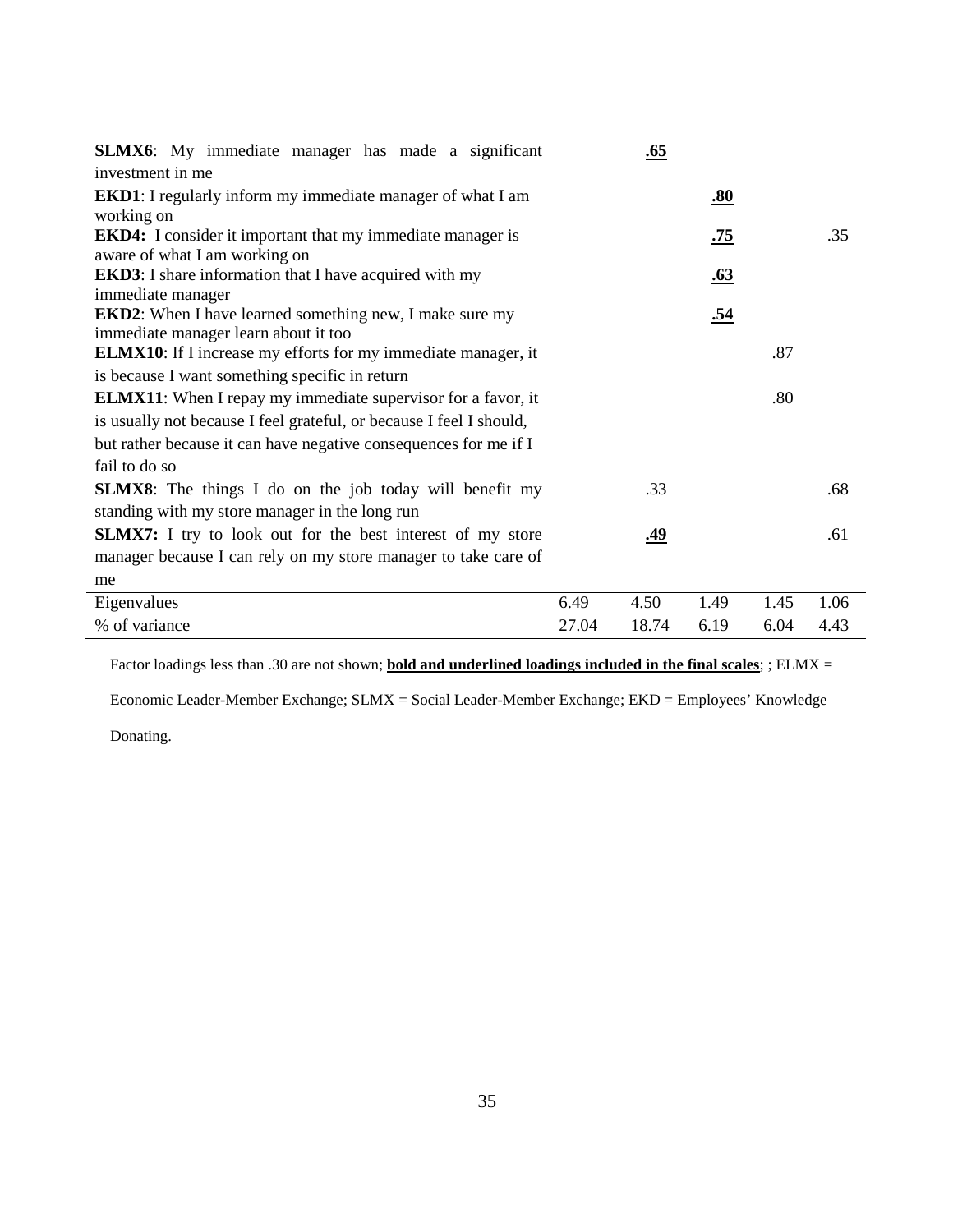|    | <b>Variable</b>                     | <b>Mean</b> | <b>SD</b>                |        | $\boldsymbol{2}$         | $\mathbf{3}$ | 4              | 5                        | 6        | 7       | 8      | 9     |
|----|-------------------------------------|-------------|--------------------------|--------|--------------------------|--------------|----------------|--------------------------|----------|---------|--------|-------|
| 1. | Employee Gender <sup>a</sup>        | 1.41        |                          |        |                          |              |                |                          |          |         |        |       |
| 2. | Employee Age <sup>b</sup>           | 2.56        | 1.01                     | $-.01$ | $\overline{\phantom{a}}$ |              |                |                          |          |         |        |       |
| 3. | Manager Gender <sup>a</sup>         | 1.32        | $\overline{\phantom{a}}$ | $.16*$ | $.19**$                  |              |                |                          |          |         |        |       |
| 4. | Manager Age <sup>b</sup>            | 2.73        | 0.86                     | $-.01$ | $.40***$                 | $.23**$      | $\blacksquare$ |                          |          |         |        |       |
| 5. | Dyad tenure <sup>c</sup>            | 1.62        | $0.72 - 17*$             |        | $.30***$                 | $.20**$      | $.33**$        | $\overline{\phantom{a}}$ |          |         |        |       |
| 6. | Employees' Knowledge Donating (4)   | 5.12        | 1.12                     | .00.   | $.15*$                   | $.13*$       | .06            | $.14*$                   | (.78)    |         |        |       |
| 7. | Social Leader-Member Exchange (7)   | 5.31        | 1.12                     | .08    | .12                      | .11          | .12            | .07                      | $.57***$ | (.89)   |        |       |
| 8. | Economic Leader-Member Exchange (9) | 2.25        | 1.03                     | $.16*$ | $-.20**$                 | .03          | $-.15*$        | $-.05$                   | $-.09$   | $-18**$ | (.88)  |       |
| 9. | Managers' Knowledge-Collecting (4)  | 5.82        | 0.96                     | .11    | .08                      | $-.11$       | $.14*$         | .11                      | $.19**$  | .11     | $-.09$ | (.86) |

**Table 1.** Descriptive Statistics, Correlations, and Scale Reliabilities

*Note.* Coefficient alphas are displayed on the diagonal. Number of items included in the final scales in parentheses.  $N = 227$ \**p* < .05; \*\**p* < .01; \*\*\**p* < .001

<sup>a</sup>Gender; Women = 1, Men = 2<br>
<sup>b</sup>Age; coded from 1 (under 30 years) to 4 (over 50 years)<br>
<sup>c</sup>Dyad tenure; coded from 1 (0-2 years to 3 (more than 5 years)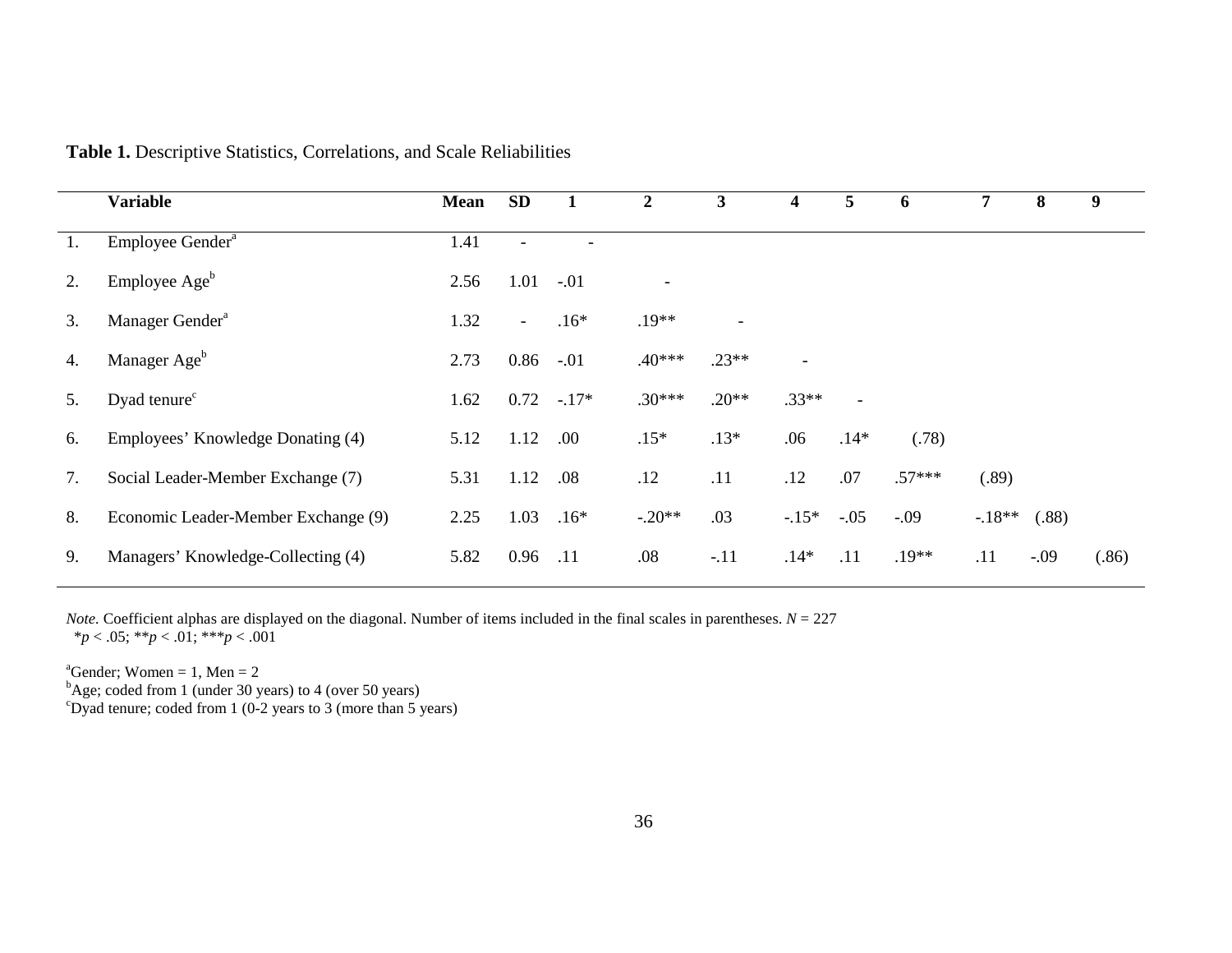### **Table 2.** Regression Analyses

|                                        | Managers'            |           |          |          |  |  |
|----------------------------------------|----------------------|-----------|----------|----------|--|--|
|                                        | Knowledge Collecting |           |          |          |  |  |
|                                        | Step 1               | Step 2    | Step 3   | Step 4   |  |  |
| Employee Gender <sup>a</sup>           | $.16*$               | $.16*$    | $.17*$   | $.19**$  |  |  |
| Employee Age <sup>b</sup>              | .03                  | .01       | .00.     | $-.01$   |  |  |
| Manager Gender <sup>a</sup>            | $-.20**$             | $-.22**$  | $-.21*$  | $-.21**$ |  |  |
| Manager Age <sup>b</sup>               | .14                  | $.14*$    | .14      | .14      |  |  |
| Dyad tenure <sup>c</sup>               | .12                  | .10       | .11      | .10      |  |  |
| Employees' Knowledge Donating (EKD)    |                      | $.19**$   | $.21*$   | $.23**$  |  |  |
| Social Leader-Member Exchange (SLMX)   |                      |           | $-.03$   | .01      |  |  |
| Economic Leader-Member Exchange (ELMX) |                      |           | $-.08$   | $-.06$   |  |  |
|                                        |                      |           |          |          |  |  |
| EKD x SLMX                             |                      |           |          | $.15*$   |  |  |
| EKD x ELMX                             |                      |           |          | .05      |  |  |
|                                        |                      |           |          |          |  |  |
| $\Delta R^2$                           | .08                  | .03       | .01      | .01      |  |  |
| $\mathbb{R}^2$                         | .08                  | .11       | .12      | .13      |  |  |
| $\overline{F}$                         | $3.56**$             | $4.53***$ | $3.56**$ | 3.29**   |  |  |

*N* = 227; Standardized regression coefficients are shown

 \**p* < .05; \*\**p* < .01; \*\*\**p* < .001

<sup>a</sup>Gender; Women = 1, Men = 2<br><sup>b</sup>Age; coded from 1 (under 30 years) to 4 (over 50 years)<br><sup>c</sup>Dyad tenure; coded from 1 (0-2 years to 3 (more than 5 years)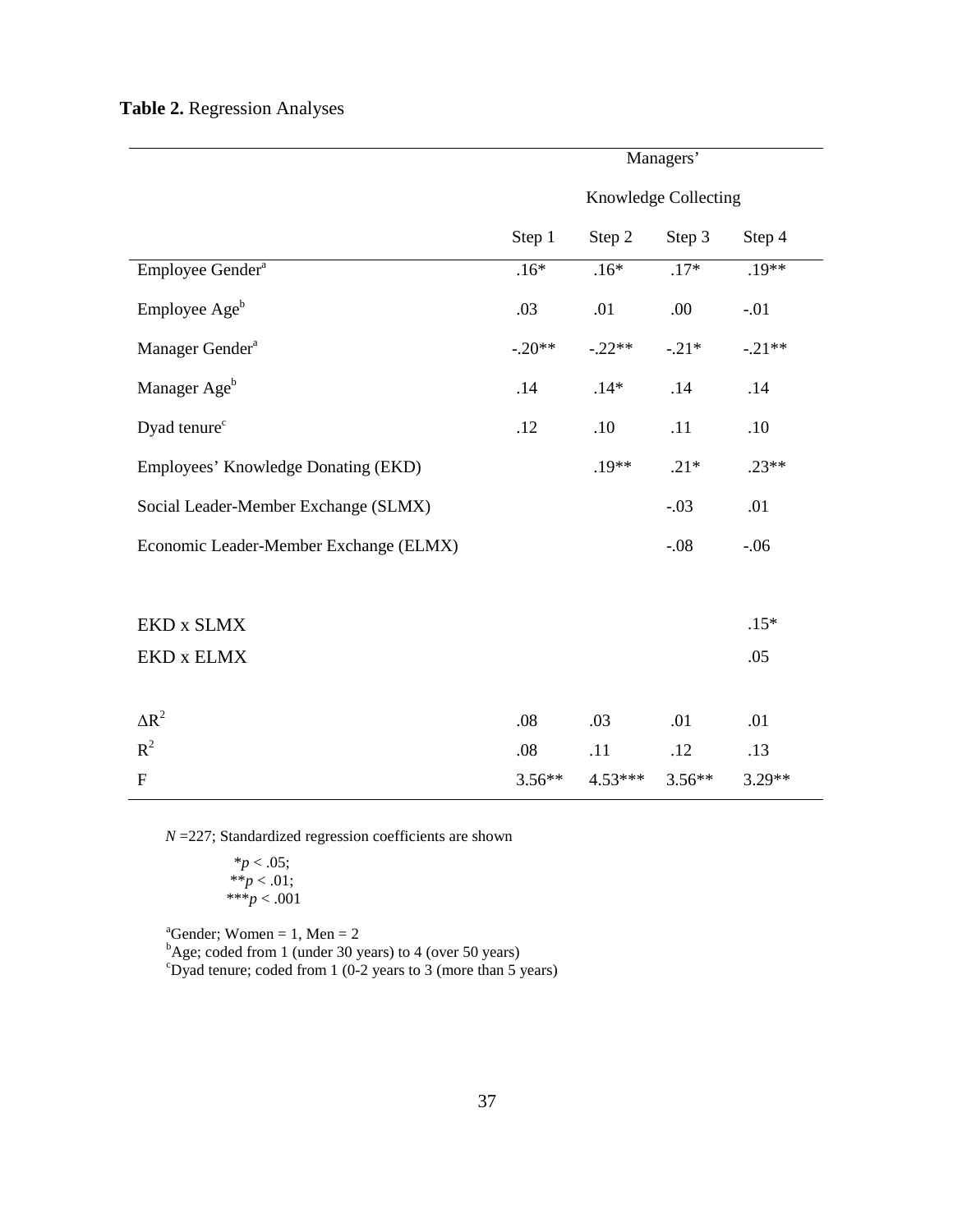## Figure 1. Conceptual Model and Hypotheses